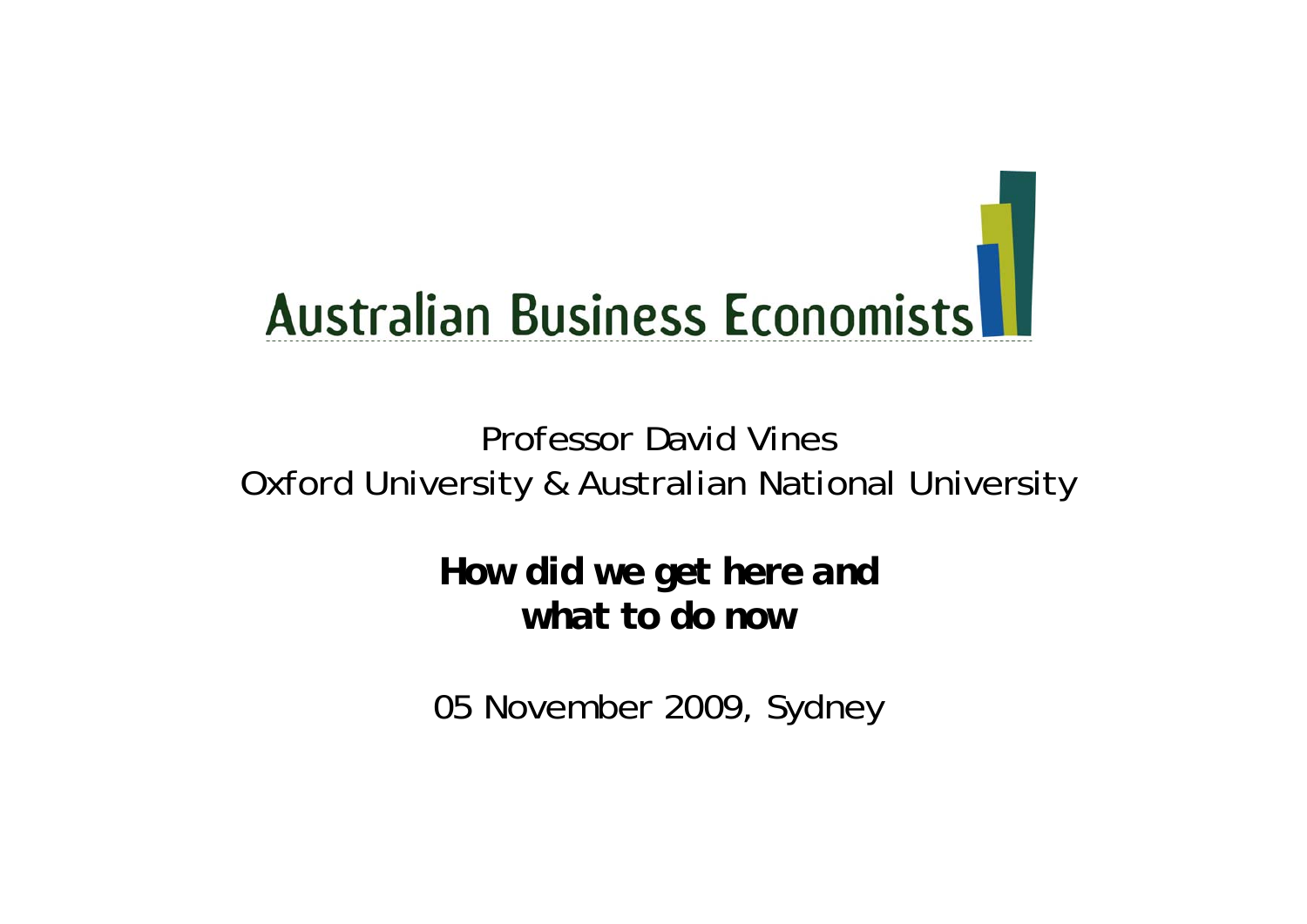# **How did we Get Here and What to do Now?**

#### **David Vines**

Oxford University, Australian National University, and CEPR

Presentation to ABE

Sydney

5 November 2009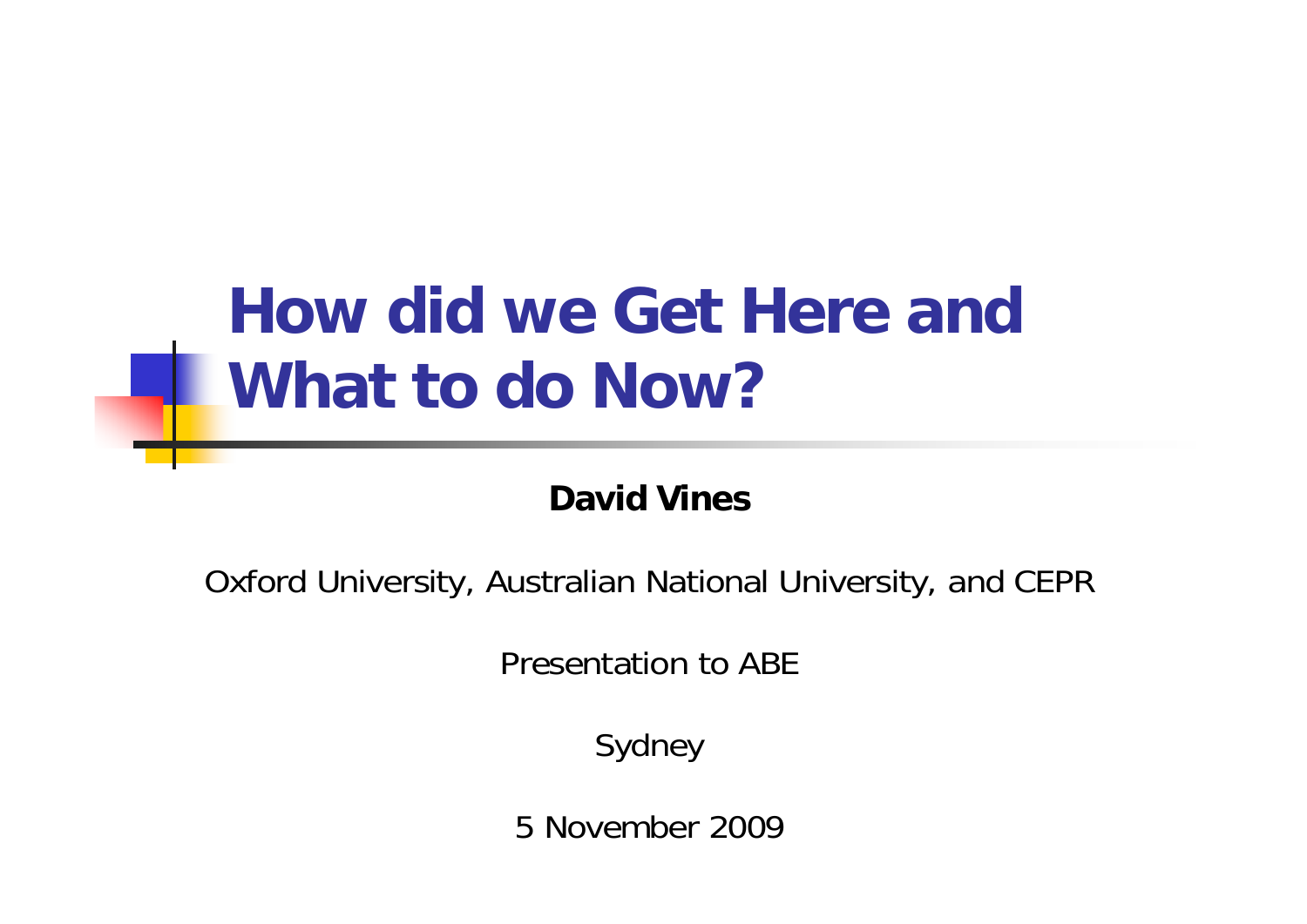## Introduction

- **The Great Moderation** 
	- **Very good outcomes** 
		- although admittedly the environment was good
	- **Policy was apparently very good.**
	- **And new Keynesian theory was apparently in good** shape
	- **Then things fell apart, unexpectedly**
- Why did we not see it coming?
	- **Paul Krugman responds to this question**
	- **How did Economists get it so Wrong' (New York** Times, 6 September, 2009)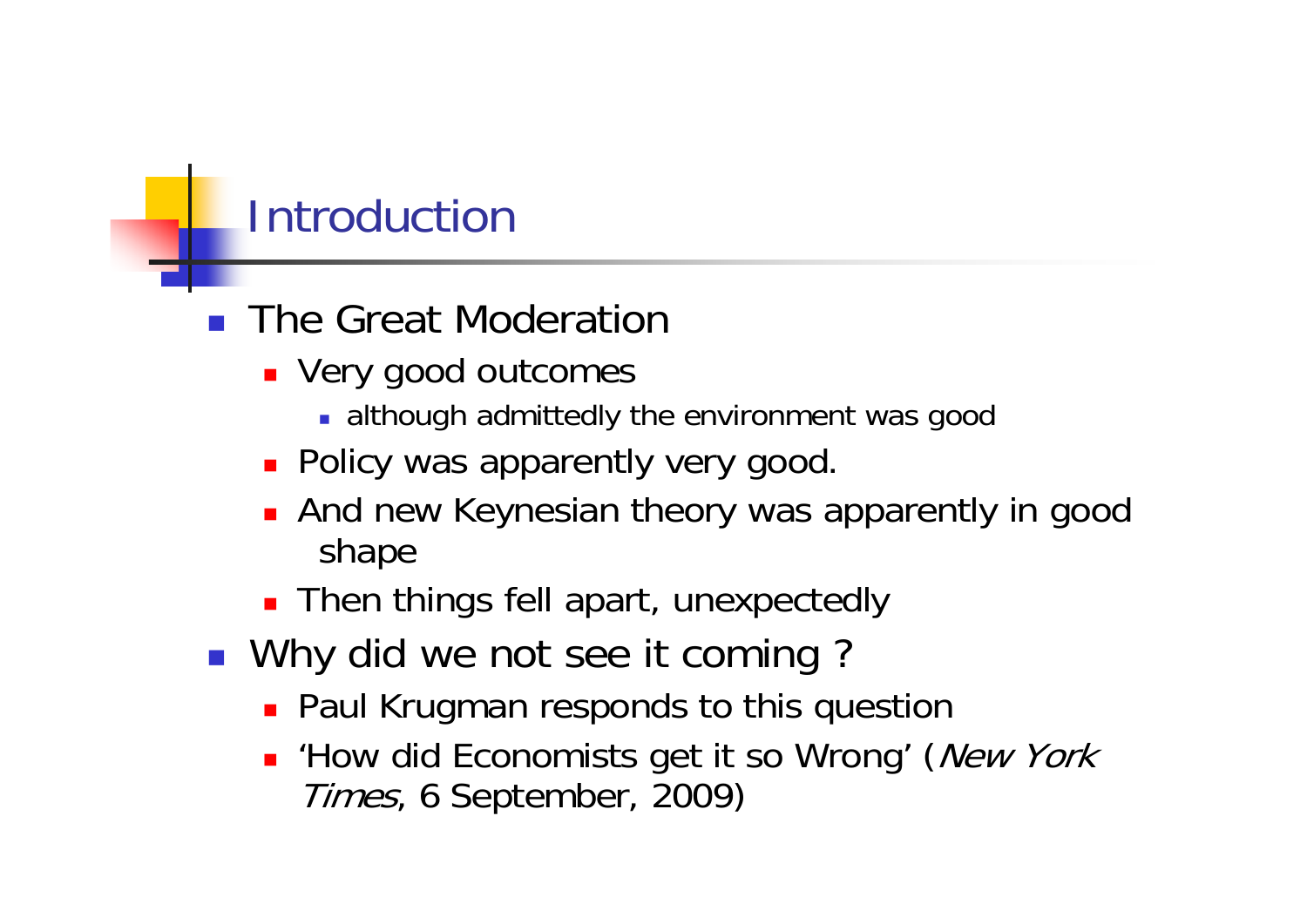…plan of this talk….

The talk will have three parts

- **First, a description of Krugman's story in his 'How Did** Economists Get It So Wrong' piece, and <sup>a</sup> demonstration that his story, although suggestive, is inadequate
- **Second, a description of what macroeconomists need** to understand about the financial system
- $\mathcal{L}_{\mathrm{max}}$  Finally, a discussion of what the main policy issues are now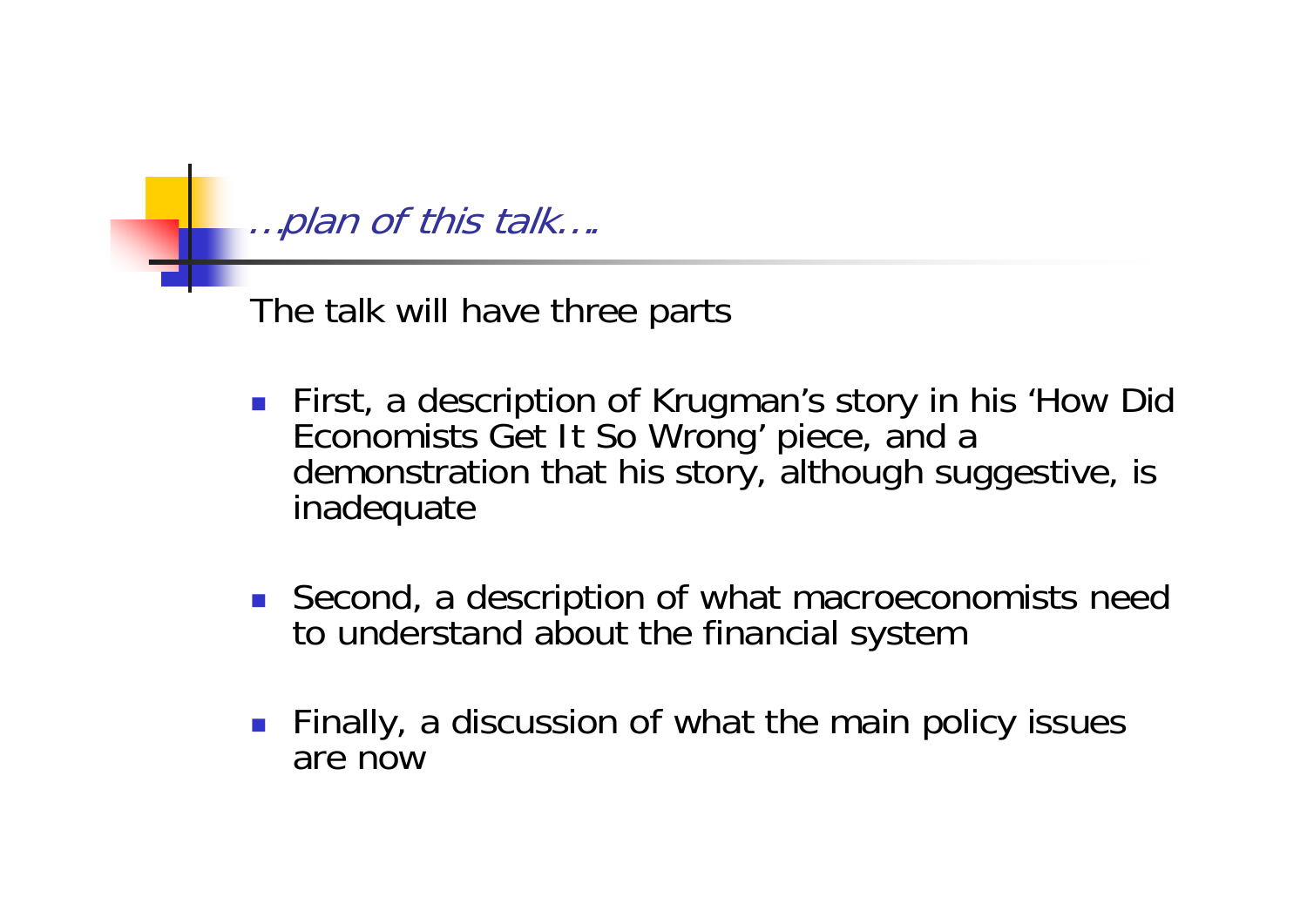## The Krugman story

#### **1.1 A three-step story**

- П Firstly, Krugman describes how, over the last 50 years, economists gradually became more conservative.
	- г '…Economists fell back in love with the old [i.e. pre Great Depression], idealised vision of an economy in which rational individuals interact in perfect markets,
	- $\blacksquare$  This influenced their view of policy. For example Lucas says the Obama administration's stimulus plans are "schlock economics," and his Chicago colleague John Cochrane says they're based on discredited "fairy tales."
- Secondly, Krugman suggests that economists 'fell back in love with the old idealised version of the economy' because economists were 'mistaking beauty for truth'.
	- :…the central cause of the profession's failure was the desire for an all-encompassing, intellectually elegant approach that also gave economists a chance to show off their mathematical prowess'.
	- **Krugman is implicitly saying although he is never explicit about** this - that only the 'old idealised vision' can be represented in an 'all-encompasing, intellectually elegant' form of analysis, of the kind that economists desired to produce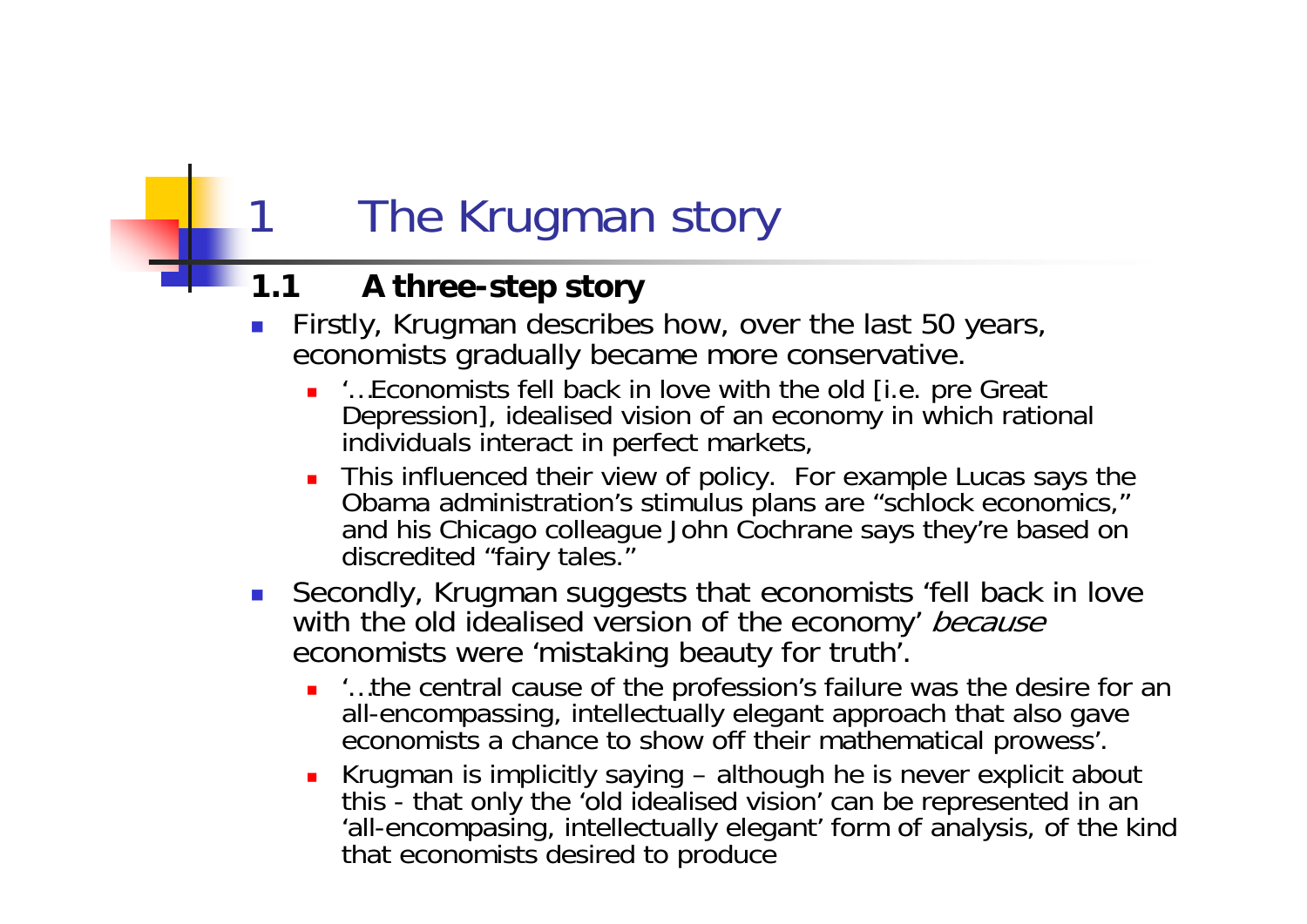#### $\mathcal{L}_{\mathcal{A}}$ Thirdly, Krugman suggests that

- г … 'economists need to abandon the neat but wrong solution of assuming that everyone is rational and markets work perfectly.'
- As a result, 'economists will …[then] learn to live with messiness will ... acknowledge the importance of irrational and often unpredictable behaviour…[and will] face up to the often idiosyncratic imperfections of markets…In practical terms this will translate into more cautious policy advice – and a reduced willingness to dismantle economic safeguards in the faith that markets will solve all problems.'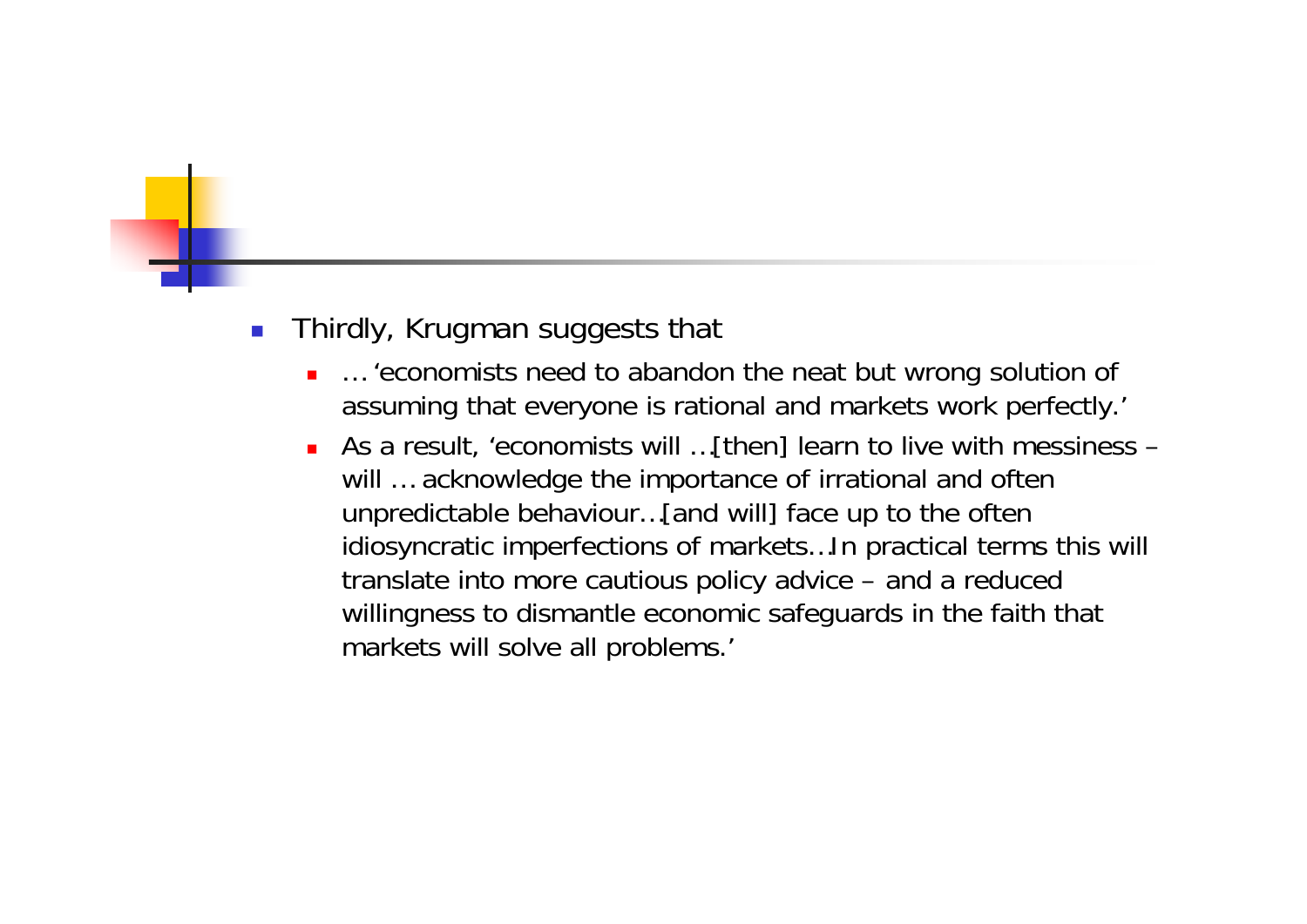#### **1.2 Evaluation of Krugman's story**

- p. Krugman is too optimistic - things are actually worse than he suggests.
	- Г The above suggests that all economists are like Lucas or Cochrane in assuming that everyone is rational and markets work perfectly, and that is necessary is that we should all abandon this assumption.
	- But I have never believed any of this and neither has, say, Stan Fischer, or Olivier Blanchard.
	- Г But even although I never believed any of this, I did not see the crisis coming.
		- Actually I saw the wrong crisis coming (arguing that there would be a collapse of the dollar) but that is another story
	- ٠ So I am in trouble, even although I never believed any of the stuff about perfectly functioning markets. And so are Fischer, Blanchard, and the rest of us.
	- Г Our trouble is, not that we all assumed that markets are perfect, but that instead – more prosaically - that we did not understand how financial markets work.
	- Some of us, like Greenspan, were blinded because of a prior belief it seems – that financial markets always work perfectly
	- $\blacksquare$  But the rest of us just did not understand financial markets enough to understand what can go wrong with them.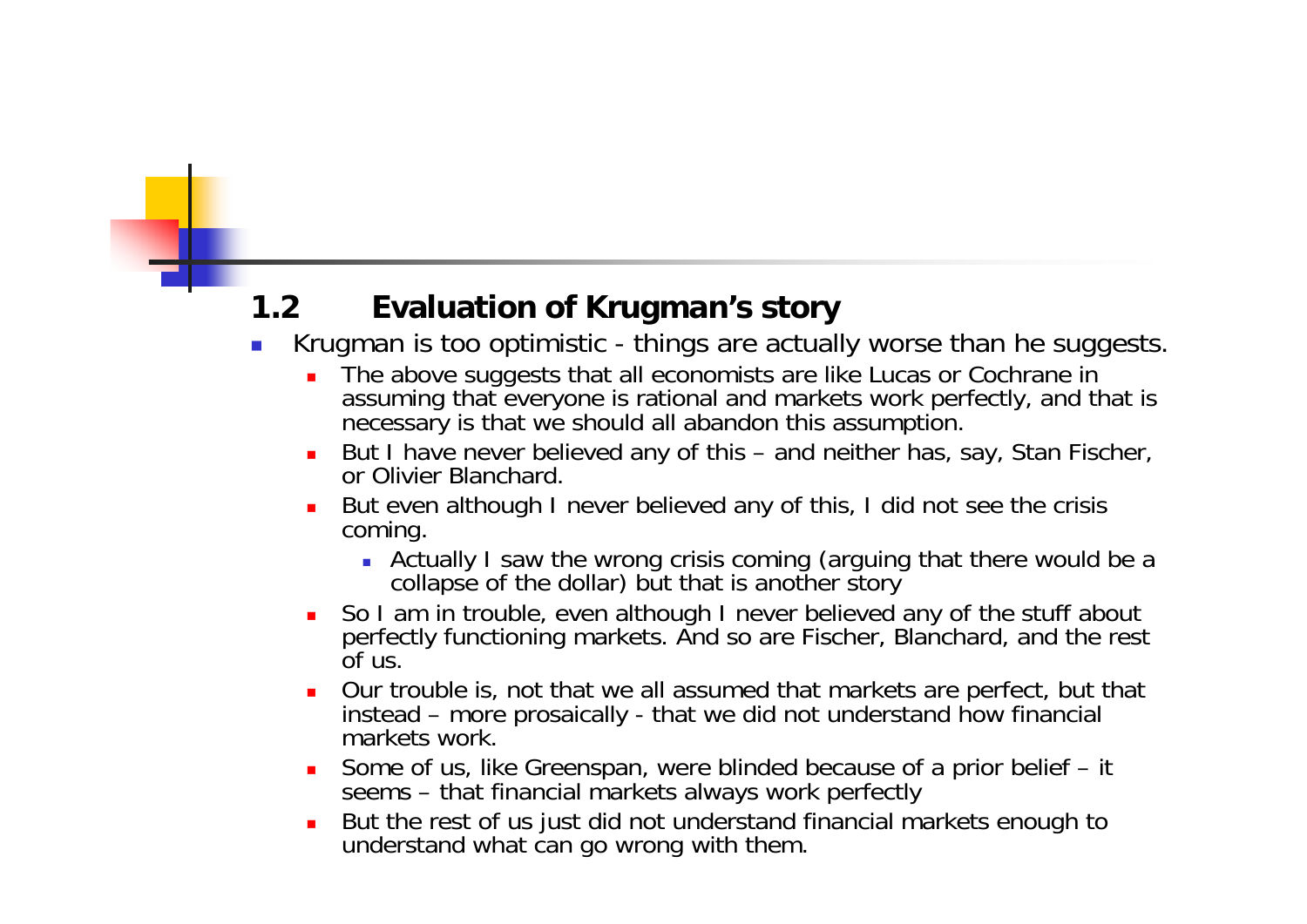#### **1.3 Krugman's proposals for the future of macroeconomics**

- $\sim$  1 Krugman suggests, in response to the problem analysed in his story, that economists
	- … '…'should do their best to incorporate …finance into macroeconomics'.
	- …. 'should recognise that Keynesian economics remains the best framework we have for making sense of recessions and depressions'
- $\sim$  In my view these are good ideas. But I also believe that – basically –- they have got nothing to do with Krugman's story. (A careful reader of his paper will, I believe, be able to see this.)
- $\mathcal{L}_{\mathcal{A}}$  Thus, in what follows I will:
	- **discuss the incorporation of finance into macroeconomics**
	- Consider the main policy questions facing the world now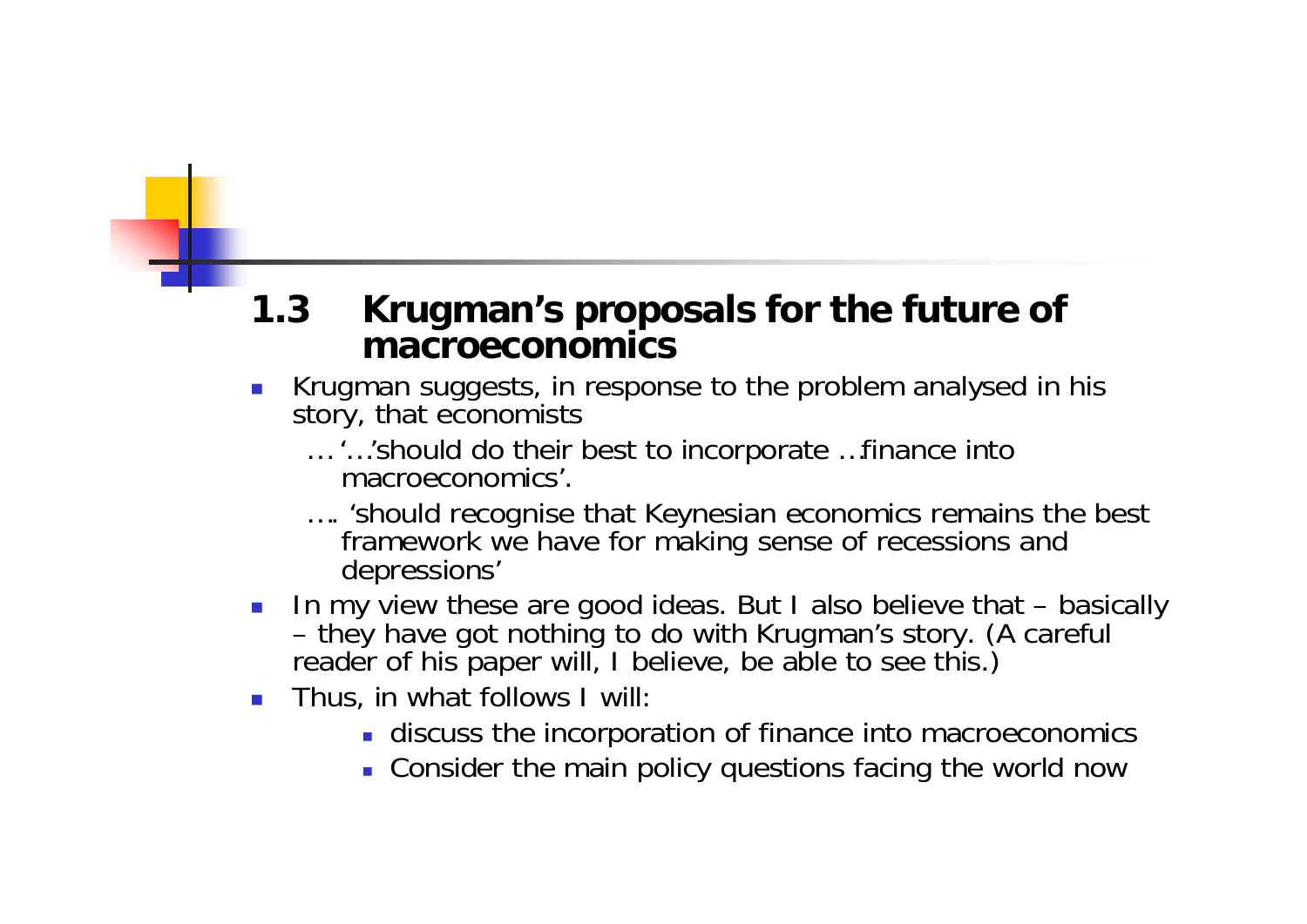# 2 Introducing Finance into Macroeconomics: Preliminaries

#### **2.1 Background**

- P. In the modern macro model the financial system intermediates (essentially costlessly) between savers and lenders
	- П The central bank sets the short term interest rate on govt bonds – and thus, by expectations the long rate
		- **Remember that we have abolished the LM curve**
	- A competitive financial system including banking system drives risk premia down to very low levels
	- П Thus effectively the central bank sets the interest rate in the IS curve
- **To understand the role of finance in macroeconomics we need to** incorporate – at least - the effects of *four* new features in a macroeconomic model
	- **Creation of longer-term risky securities through the 'originate to** distribute' model
	- П Highly leveraged financial institutions (HLFIs) borrowing in short-term, low-risk money markets to invest in longer-term, risky securities
	- П Mark-to-market accounting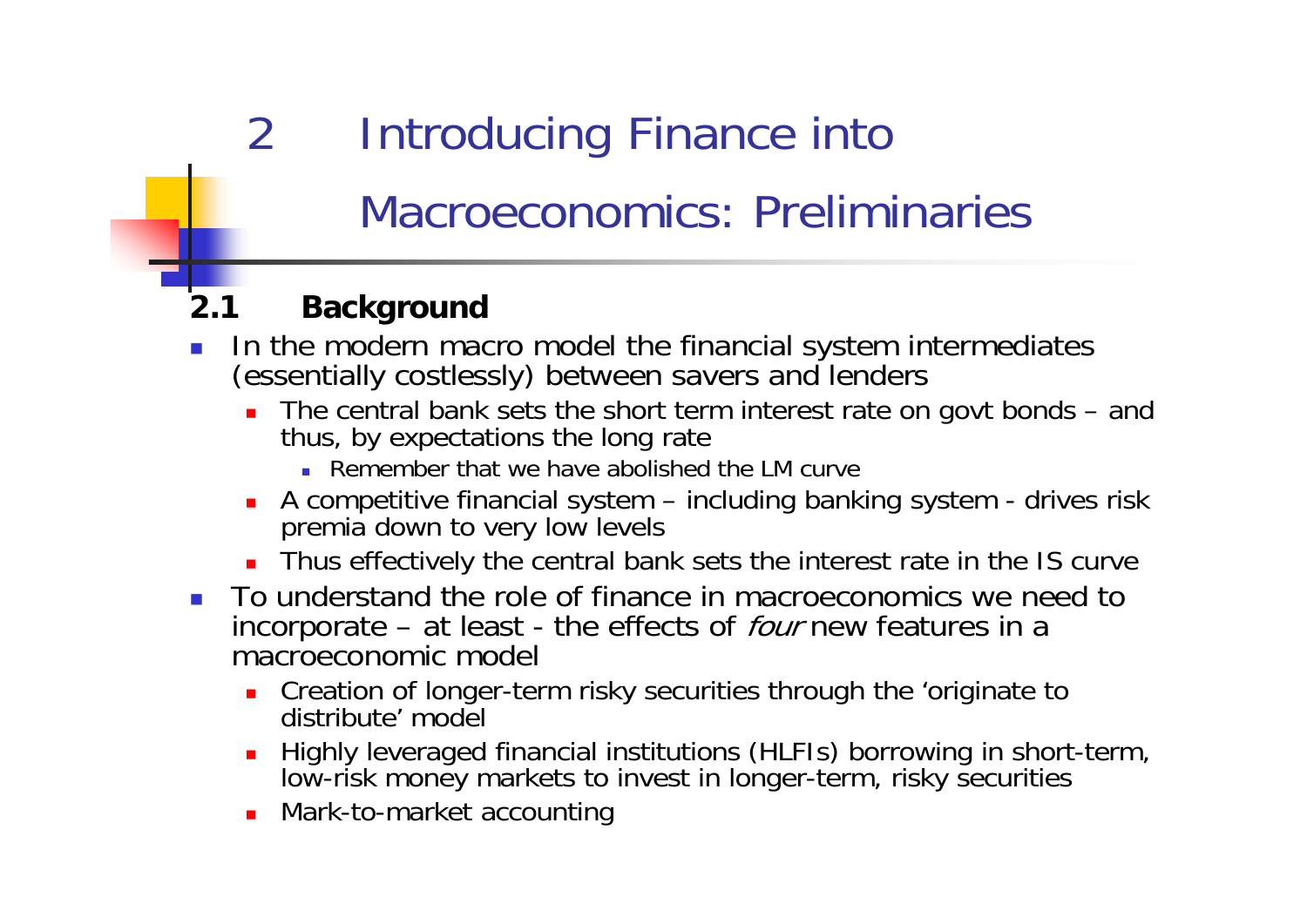#### **2.2 The nature of HLFIs**

- p. Highly leveraged financial institutions (HLFIs) invest in risky assert backed securities
	- Г partly funded by equity finance, and
	- Г partly by borrowing from elsewhere at lower interest rates (leverage).
		- This increases their expected return on equity but makes it more risky
- $\mathcal{L}_{\mathcal{A}}$  HLFIs engage in leverage up to the limit of the risk that they are prepared to bear, given the expected return, and the expected variability of this return, which can be worked out from knowledge of the assets in which they invest. (Adrian and Shin, 2009)
- $\sim 10$  At a time of very low interest rates there were high returns to doing this.
	- **search for yield very important**
	- $\blacksquare$ Created strong incentives to push leverage up to the maximum possible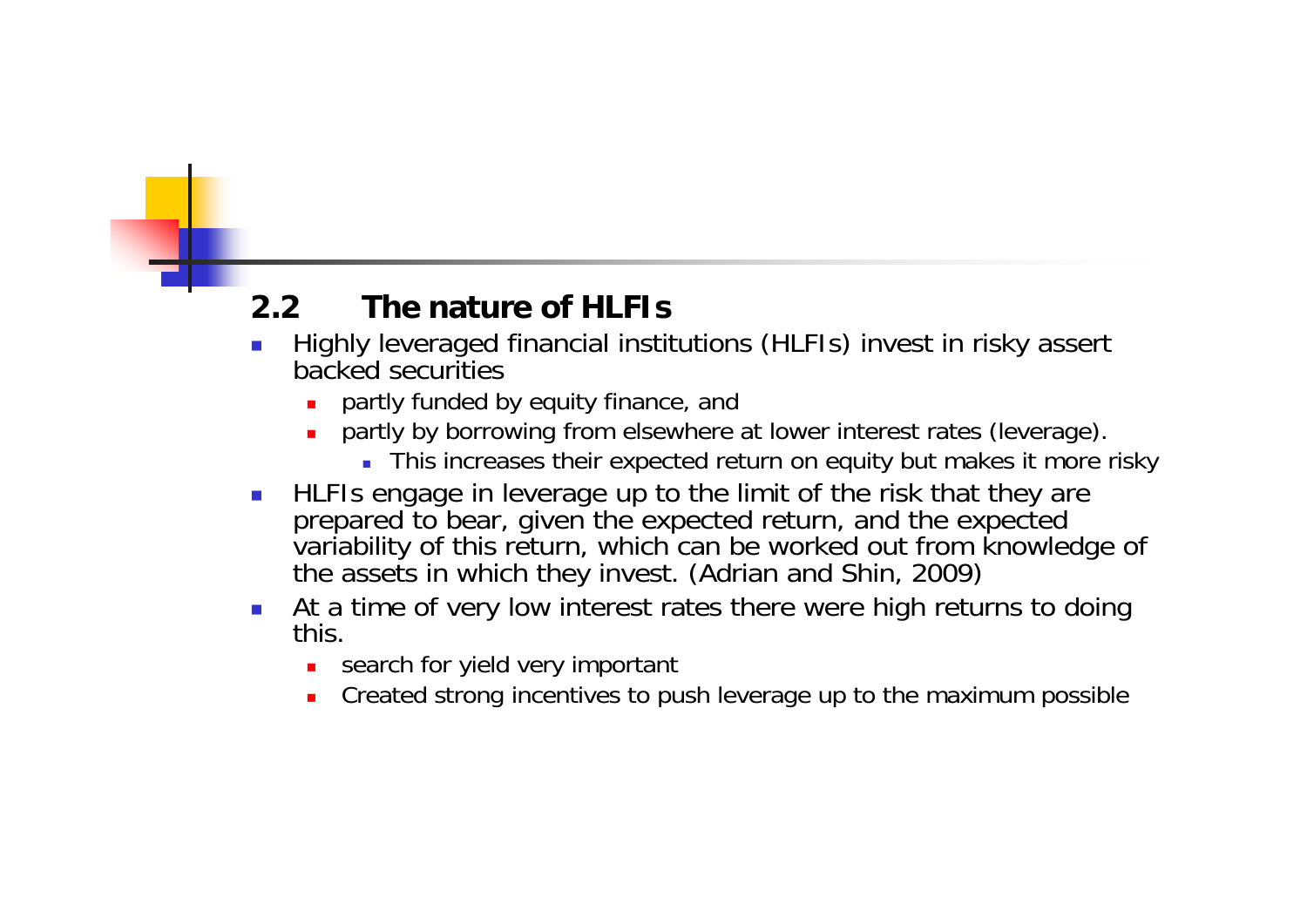The Asian crisis gave a strong warning that excessive leverage could be highly risky.

- The algorithmic risk models in finance led investors, and rating agencies, to believe that such risks could be offset by diversification.
- Note that this is a microeconomic, ie 'un-macroeconomic', way of thinking, in that it ignores systemic risk.
- П Details of recent past which made systemic risk important
	- Interest rates fell greatly in 2002, coming in part from what happened globally after the Asia crisis
		- Key systemic risk was of a rise in the interest rates
	- **HLFIs purchased mortgage-backed securities, their 'leverage return':** 
		- **came to rely on low interest rates**
		- came to require a continuing increase in the price of housing.
- **For a period** 
	- **interest rates remained low**
	- **there was a continuing gradual increase in the price of housing not** immediate because of collateral-constrained households – but gradual
- $\sim 1$ But this setup was fragile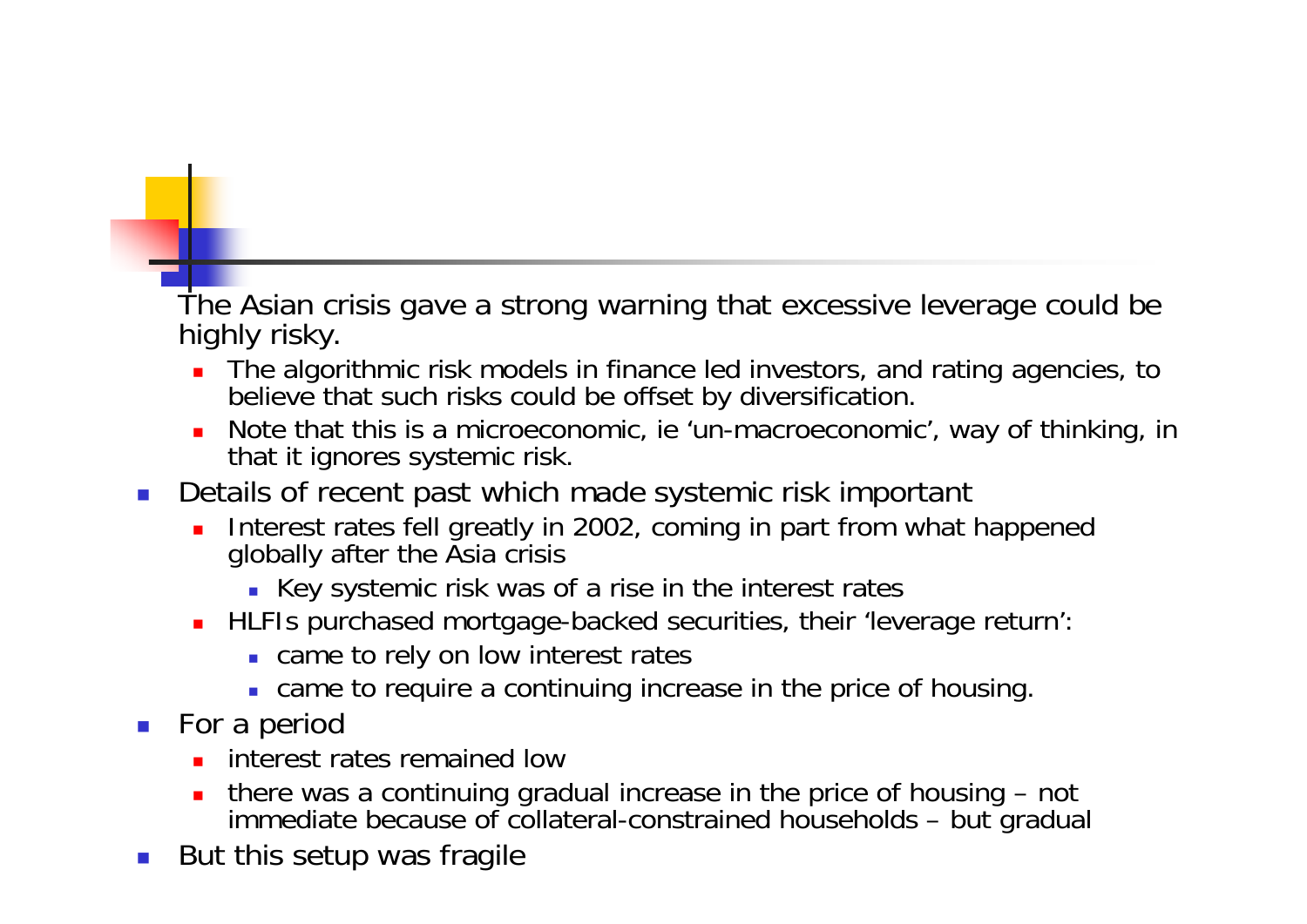#### **2.3 Understanding the effect of HLFIs in the Crisis**

An understanding of HLFIs can help us to understand the workings of crisis

- F. The crisis struck when interest rates rose
	- П In simple macro models this just causes a move along the IS curve
	- П Here the operation of a binding leverage constraint causes something very different to happen
- F. The rise in the interest rate caused a fall in the value of mortgagebacked securities.
- F. The existence of a binding leverage constraint caused the fall in the value of mortgage-backed securities to be amplified by a *financial* multiplier process (Krugman, 2008).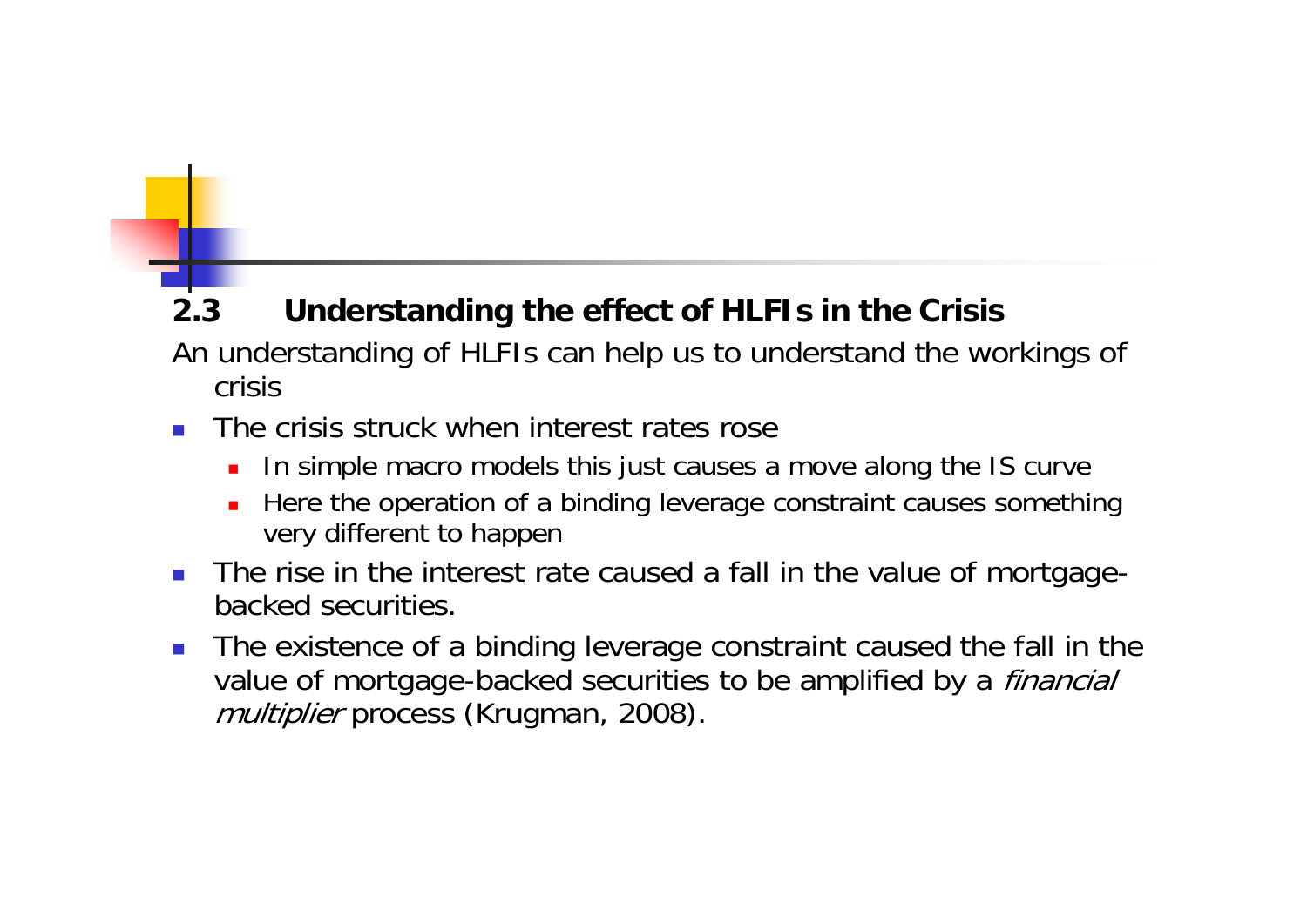### 3 Integrating Finance into Macroeconomics

#### **3.1 More about HLFIs**

- $\overline{\phantom{a}}$  HLFIs invest in risky assets, which they finance by (i) raising equity and (ii) borrowing from elsewhere (i.e. by 'leveraging'). They do this leveraging either by attracting deposits, or, in the case we focus on, by obtaining funds from other financial institutions elsewhere.
- $\overline{\phantom{a}}$  The leverage ratio, which such highly leveraged institutions maintain, is the ratio between the investments in risky assets which they make and the equity that they raise; ratios well above ten have been common.
- $\mathcal{L}_{\mathcal{A}}$  At any point in time, the value of the equity of these institutions depends on the value of the investments in risky assets which they hold minus the value of their borrowing to fund this investment .
- $\mathcal{L}_{\mathcal{A}}$  Their leverage ratio then equals the value of these investments relative to the value of their equity, where the value of that equity is computed in the way just described.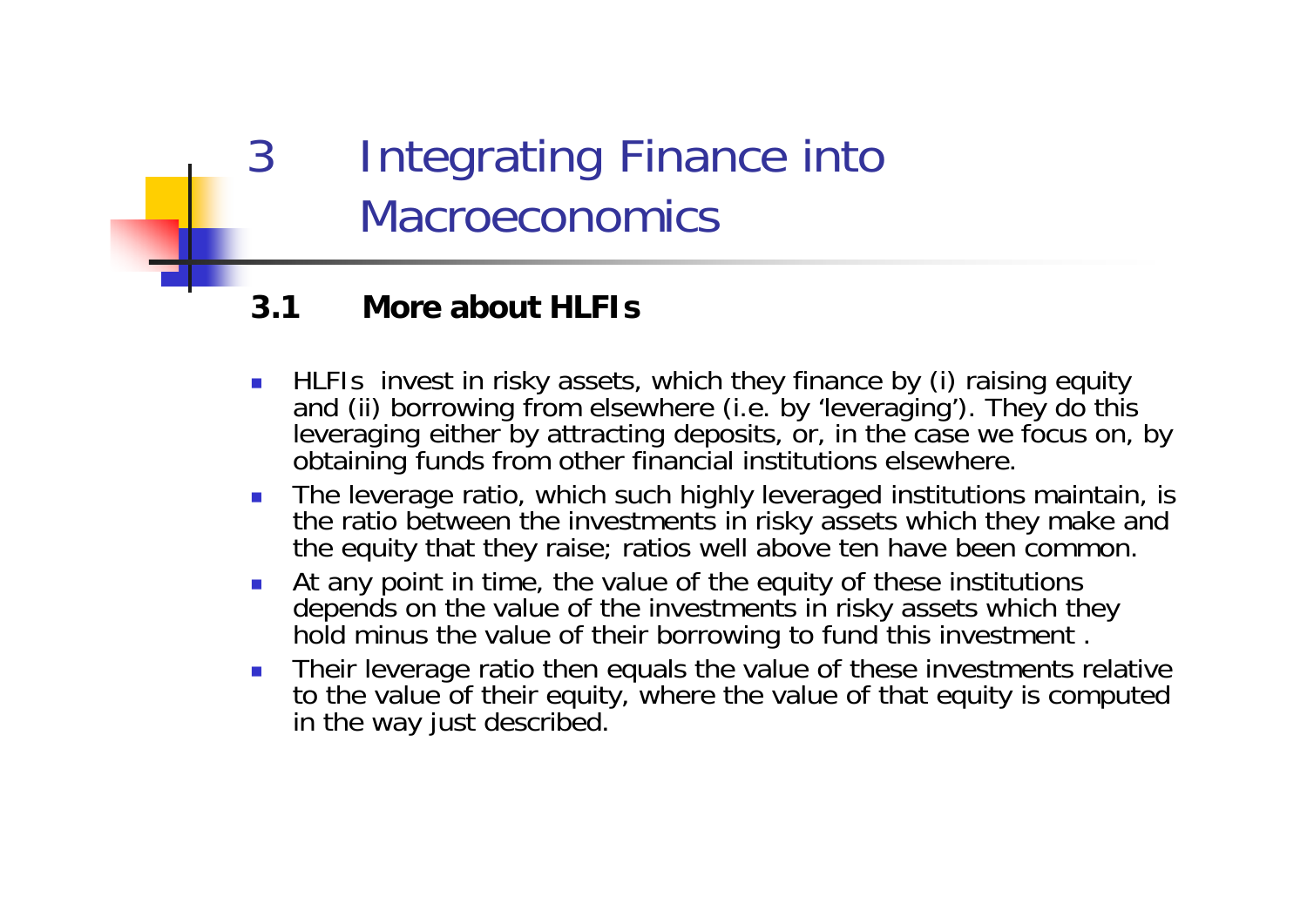#### **3.2 The Workings of the Financial Multiplier**

- Value of the equity of HLFIs is a residual after subtracting their own borrowing from the value of their investments,
- П the leverage ratio of HLFIs rose after asset prices fell, since the proportional fall in the value of their equity is more than proportional to the fall in the value of financial institutions which they held.
- $\overline{\phantom{a}}$ This meant that their equity became *more* risky, and so that they needed to contract their balance sheets, by selling some of their investments and so reducing their borrowing, to reduce their leverage again.
- Such sales of risky assets led to further reductions in the demand for these risky assets.
	- Г That led to further falls in the price of these assets.
	- That in turn caused further contraction in the value of HLFI's balance sheets, further sales of assets by HLFIs, further falls in asset prices, etc,
- $\mathcal{L}_{\mathcal{A}}$  In the end, this process caused financial markets to seize up, leading to the collapse of Lehman Brothers.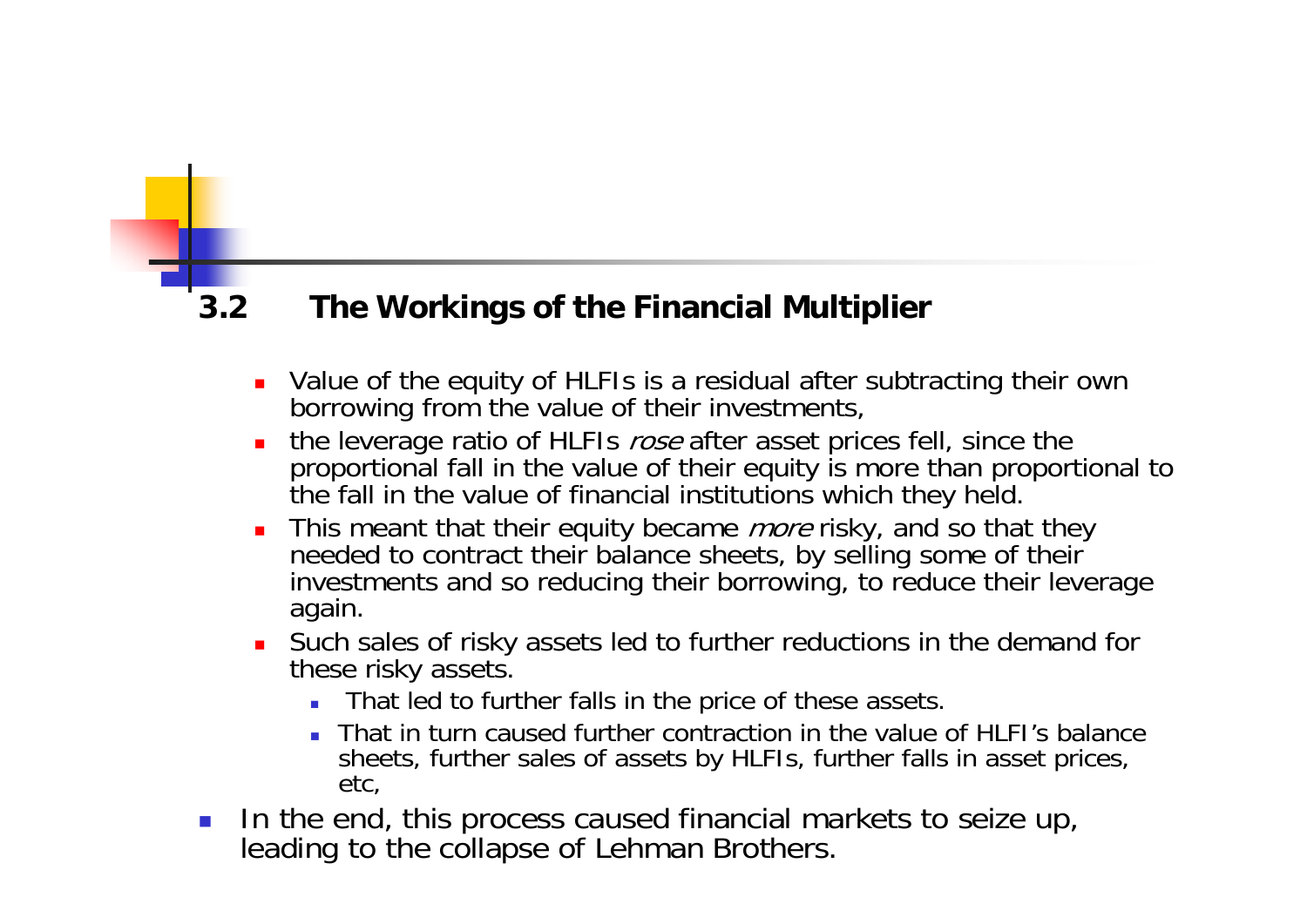- $\mathcal{A}$ Discussion adapted from Krugman – Financial multiplier ( obtainable on the web, can find with Google)
	- Г There is a joke about Richard Kahn and the workings of the 'Keynesian multiplier'
	- г There is a related joke about Krugman and the workings of the 'financial multiplier
- $\sim$  Process as follows
	- Г When the value of an asset backed securities fall, HLFIs experience a fall in the value of equity and a *rise* in the value of their the average ratio. They need to sell more asset-backed securities. But this will lower the price further, etc.
	- **Providing that the leveraged ratio is greater than unity, this process** looks as if it is unstable.
	- $\blacksquare$  Compare with the Keynesian multiplier when the propensity to consume is greater than unity.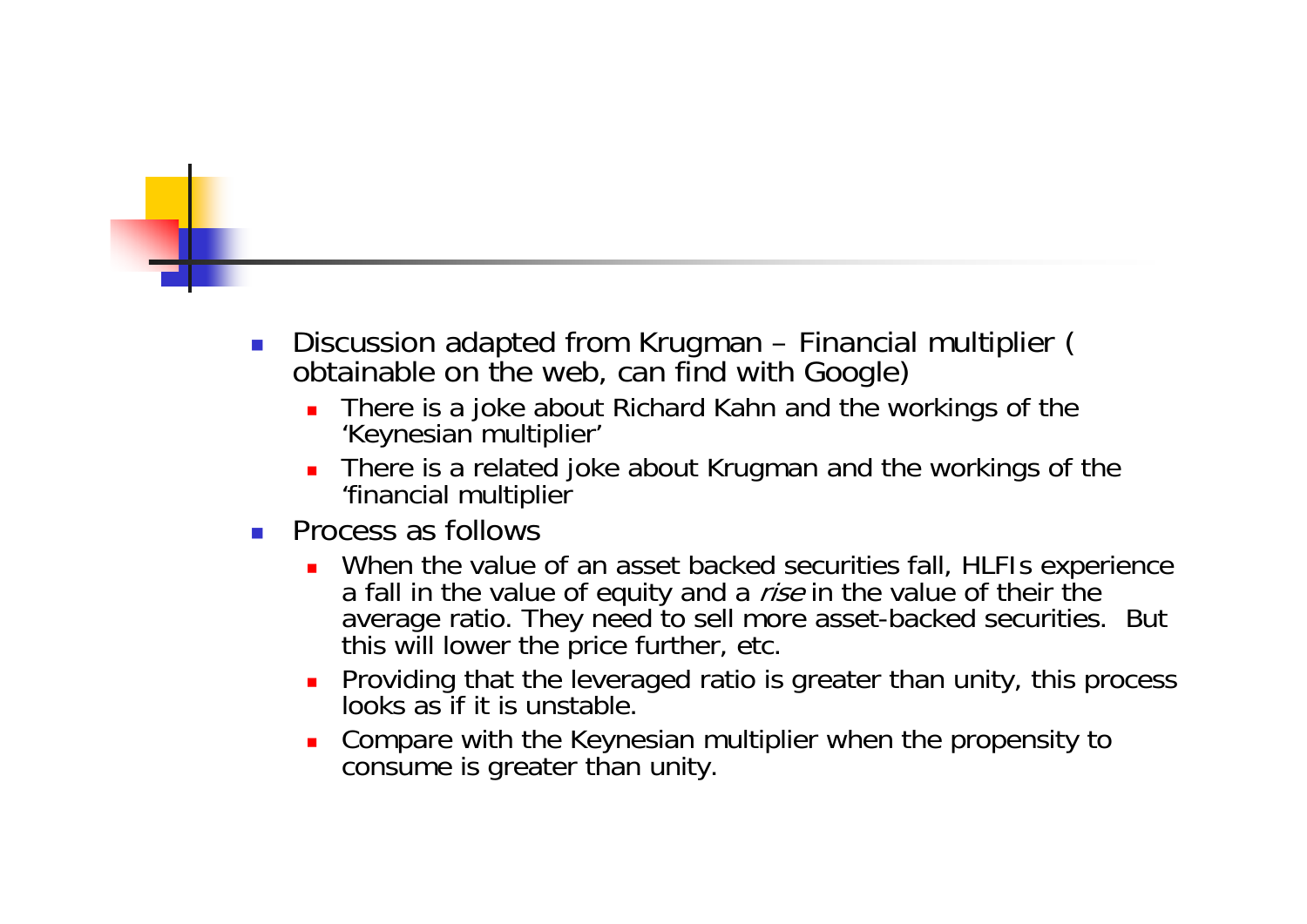#### **- Example 1** Consider the effect of a rise in interest rates which depresses the value of e.g. mortgage-backed securities.

- This will reduce the general demand for these risky assets, causing the price of them to fall.
- $\mathbb{R}^n$ But this initial effect on the price is magnified through a *multiplier* effect, coming from the HLI's. This multiplier effect works as follows.
	- **Falling asset prices force down the value of the HLI's investments.**
	- $\blacksquare$  But since the value of their equity is a residual after subtracting their own borrowing from the value of these investments, their leverage ratio will *rise*, after the asset prices fall, since the proportional fall in the value of their equity is more than proportional to the fall in the value of financial institutions which they hold.
	- $\blacksquare$  This means that they will need to contract their balance sheets, by selling some of their investments and so reducing their borrowing.
	- Г They do this in order to enable their holdings of investments to fall in line with the value of their equity.
	- $\blacksquare$  But such sales of risky assets will lead to further reductions in the demand for these risky assets.
	- That will lead to further falls in the price of these assets.
- $\mathcal{C}^{\mathcal{A}}$  That will cause further contraction in the value of HLI's balance sheets, further sales of assets by HLIs, further falls in asset prices, etc, etc.'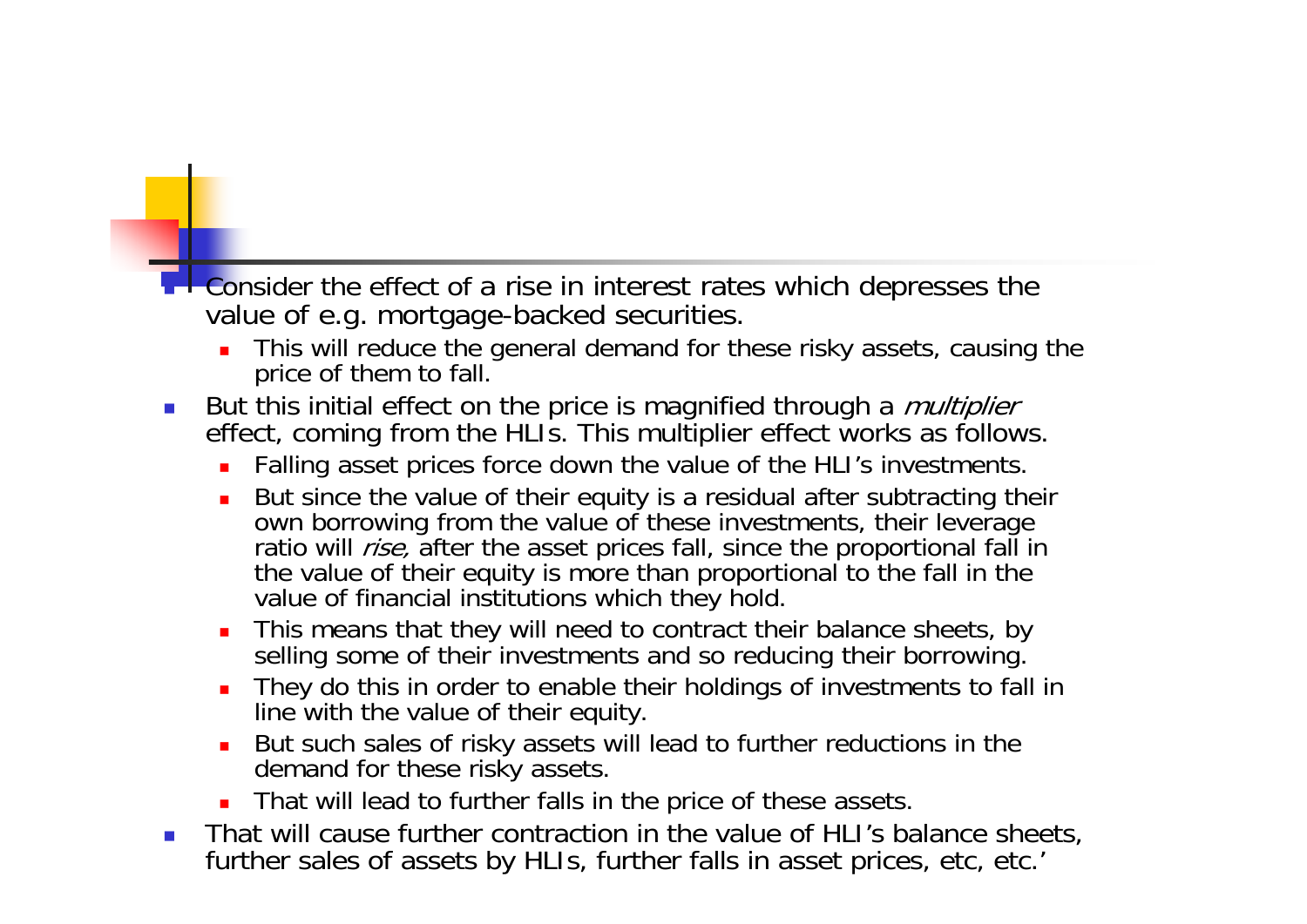…transmission of shock to real economy…

- $\mathcal{L}^{\text{max}}_{\text{max}}$ Interest rate shock – risk premia rise
- **Shock transmitted to IS curve**
- **This collapse in financial markets has led to a very** large increase in household savings. For example, during the boom, the UK saw a rise in financial wealth of approximately 100 percent of GDP, in large part due to a rise in house prices. A fall in house prices of say 30% requires a very large increase in savings for this wealth to be recaptured. This increase in private sector savings has caused the financial crisis to became a demand contraction.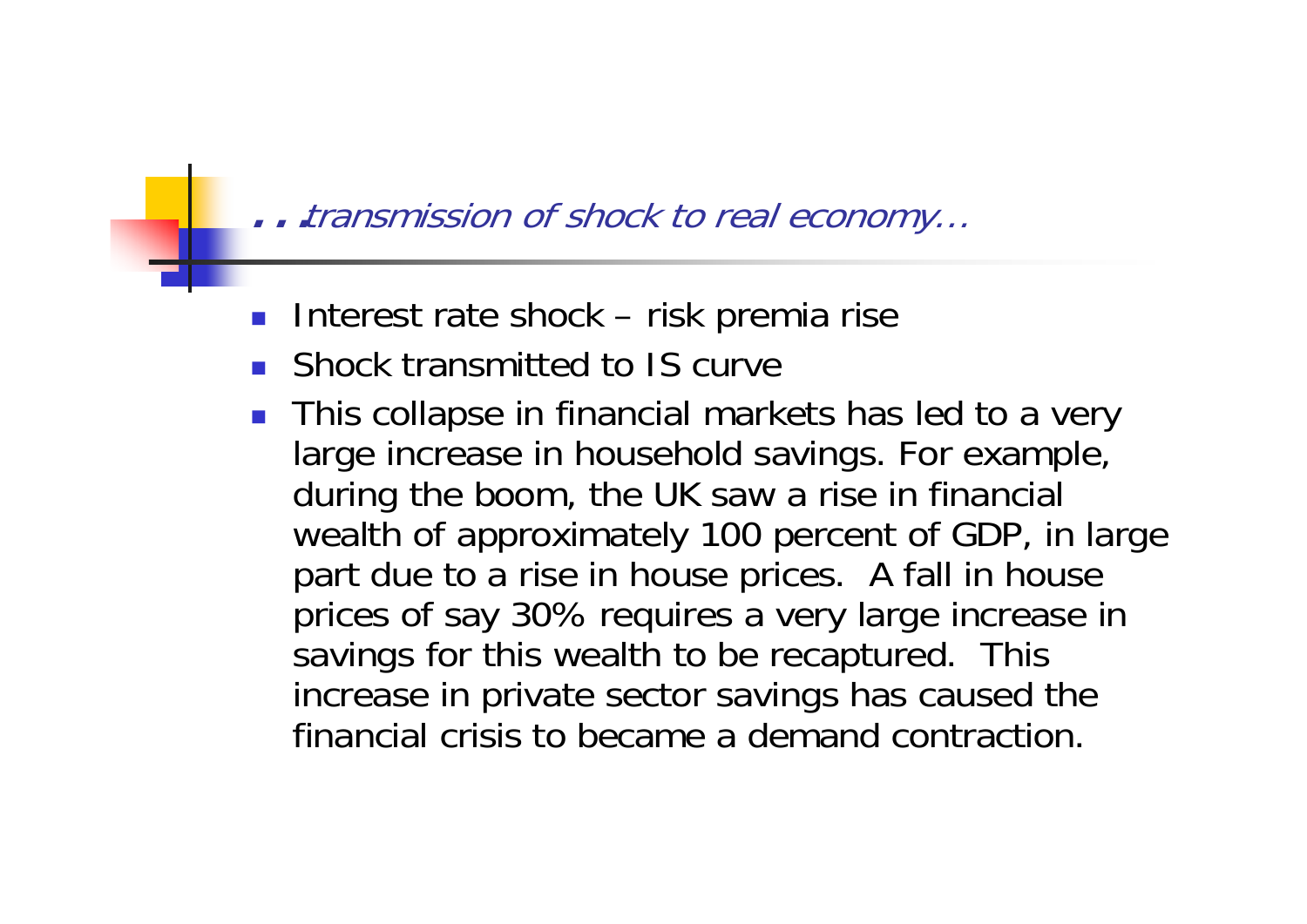## 4 Understanding how the bits of the story fit together

- Г How to embed such a story in a full new-Keynesian macro model?
	- Gertler, M., and Karadi, P. (2009), 'A model of unconventional monetary policy', mimeo, NYU, April, Why is the process not unstable?
	- П There are buffers which cushion financial firms and enabled them to withstand falls in the value of their assets.
	- De leveraging takes time. During this time revenues accrue to financial institutions
	- **Some financial institutions have big enough cushions that they** are able to speculate on the subsequent rise in the value of assetbacked securities, when the downturn reverses
		- Willingness to do this depends on belief that prices of these securities will indeed rise in the future and that
		- But highly leveraged firms without enough capital cushion will not be able to do this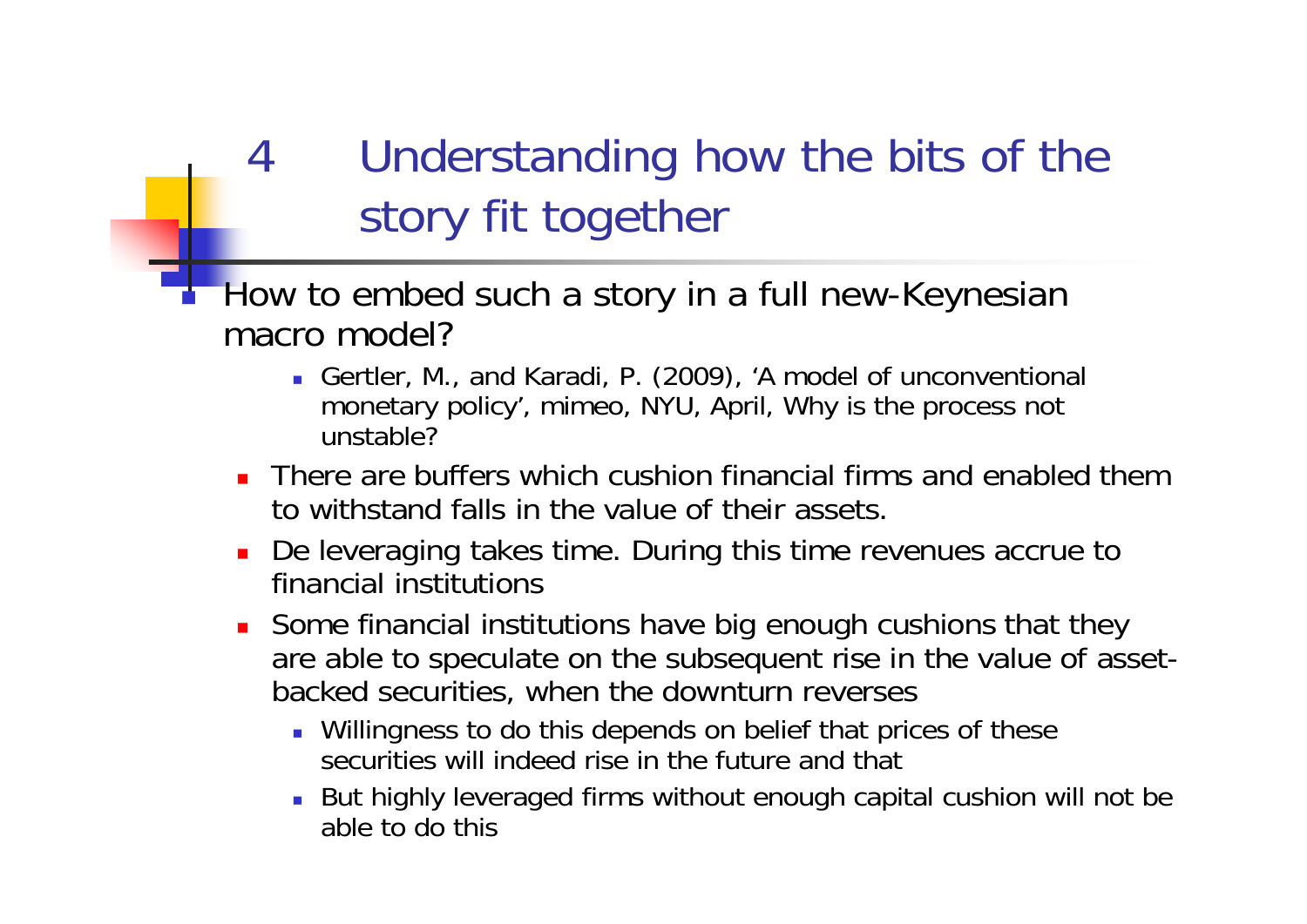- П The analysis will
	- Г Understand that instability is possible without intervention
	- Г Not rely on forward-lookingness to solve this problem
	- Г Will provide the basis for limiting leverage, and requiring sufficient equity cushions, so as guard against instability
	- г Provide an understanding of what kind of intervention is necessary in the financial system when the threat of instability strikes
- **Such a new Keynesian analysis will not be misled, by** methodology, into having a too optimistic outlook.
- П ■ By doing this it will respond to Krugman's challenge to 'recognize that Keynesian models provide the best framework'.
- П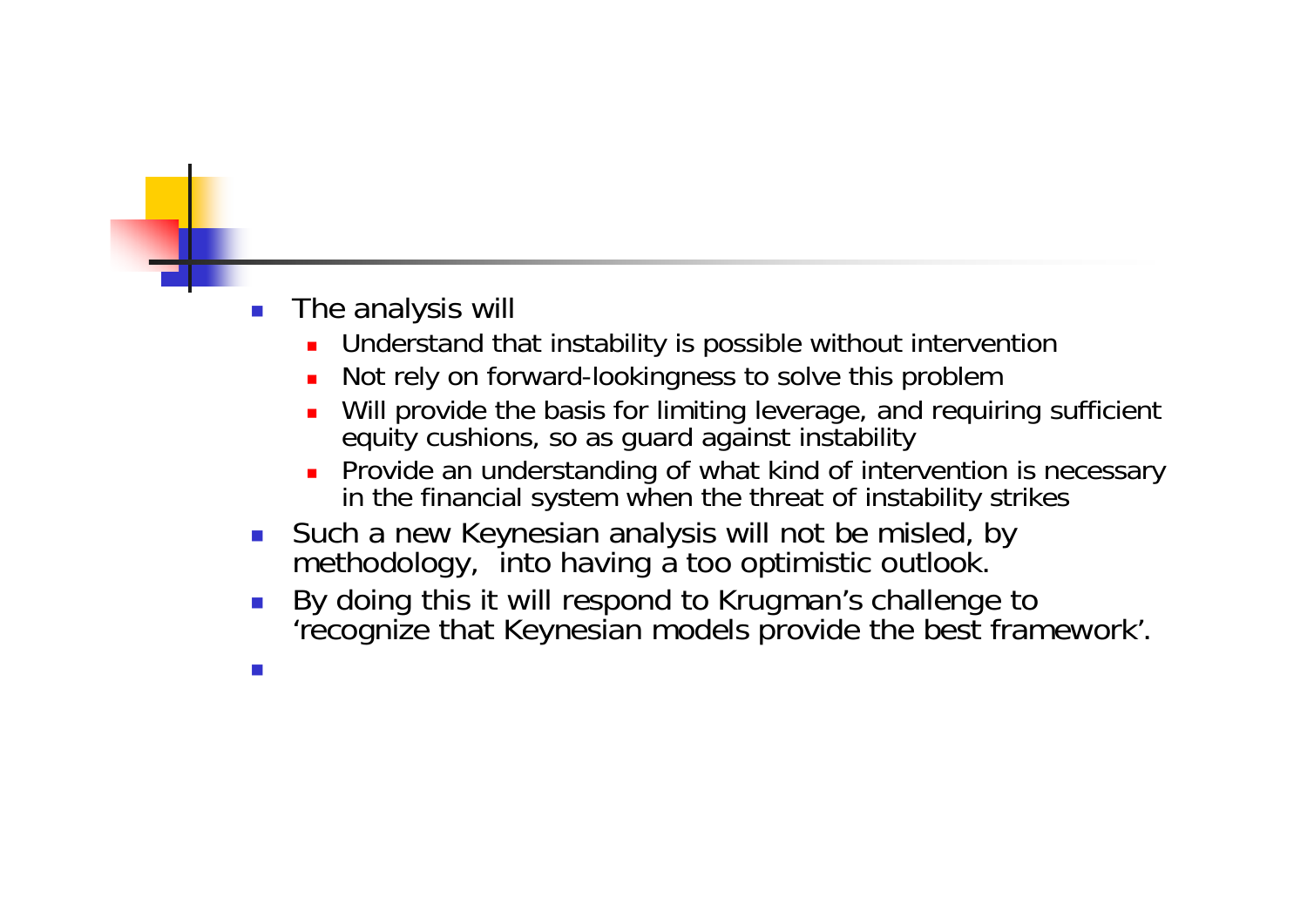## What kind of macro-prudential policy response is appropriate?

- П Preliminary: need to understand the linkages within the financial sector and between the financial sector and the rest of the economy
- П May conclude that a new version of the Glass Steigal act is appropriate (Mervyn King)
	- 'Never have so many owed so much to so few'
	- Have to find an institutional setup in which fiancial institutions some are allowed to fail
- Will need to impose Countercyclical variations in some or all of
	- **Capital of banks** 
		- Possibly through countercyclical risk weighting
	- **Permissible Leverage of banks**
	- Allowable lending policies of banks
		- E.g. deposits on mortgage lending
- П Much design work still to be done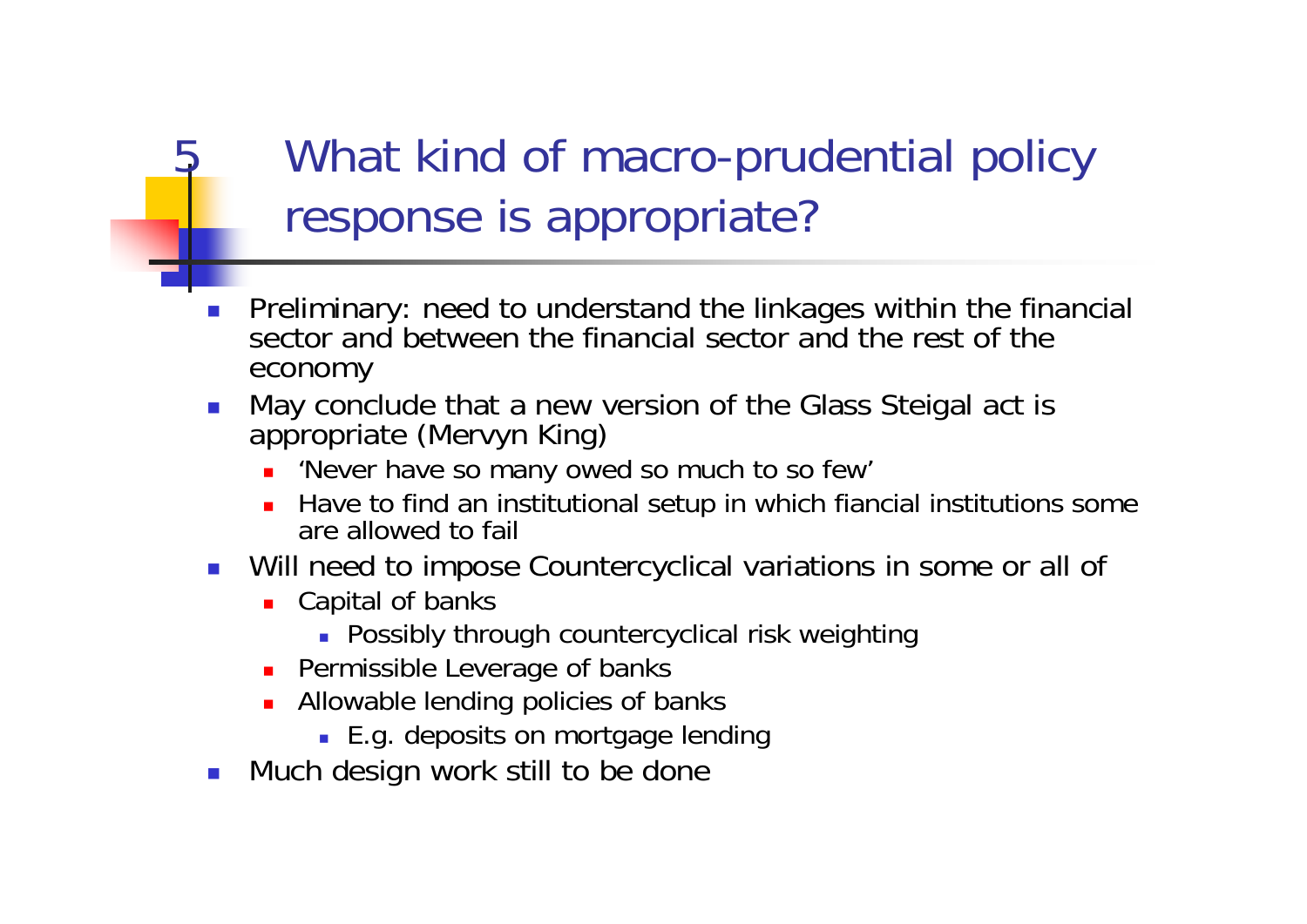### 6 The Crisis

### 6.1 Onset

- P. Interest rates rose rapidly between 2004 and 2006
- F House prices stopped rising in 2005
- P. Effect greatly magnified through financial leverage
	- **Price of mortgage backed securities fell**
	- **Nultiplier effect** 
		- **Price fall depressed balance sheets, depressing demand for** these securities, leading to further declines in price, further contraction of balance sheets, etc
- F Collapse in private wealth and increase in savings

### 6.2 International Transmission

- F Keynesian transmission of demand through exports
- F International propagation of shocks through an international financial multiplier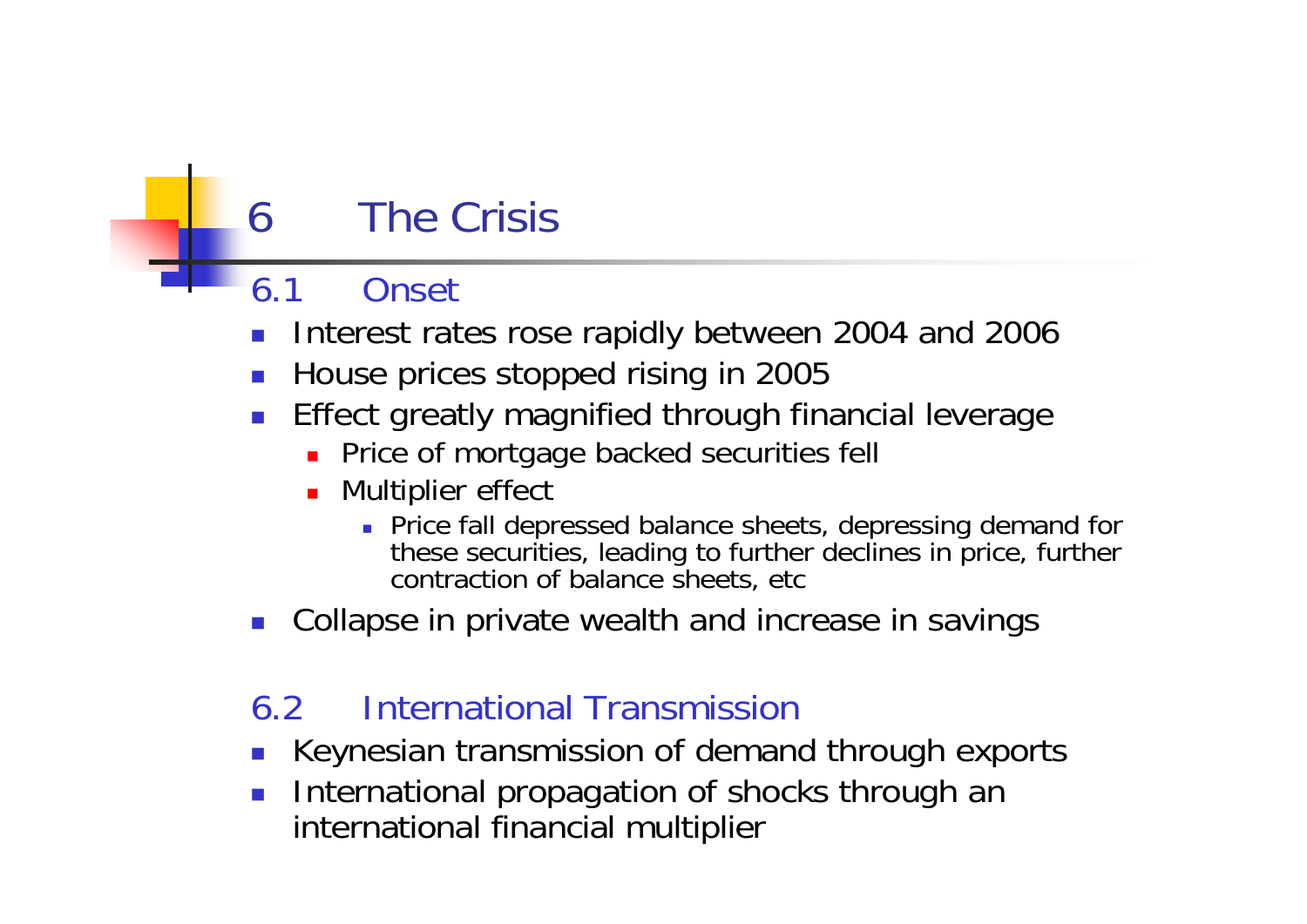### **Short Term Policy Responses**

- p. **Four components** 
	- **Lowering of interest rates**
	- **Quantitative easing** 
		- **Open market operations along the yield curve** to depress longer term rates
	- **Recapitalising the Financial System**
	- **Fiscal Expansion** 
		- **Large injection of expenditure and of debt, to** replace private sector savings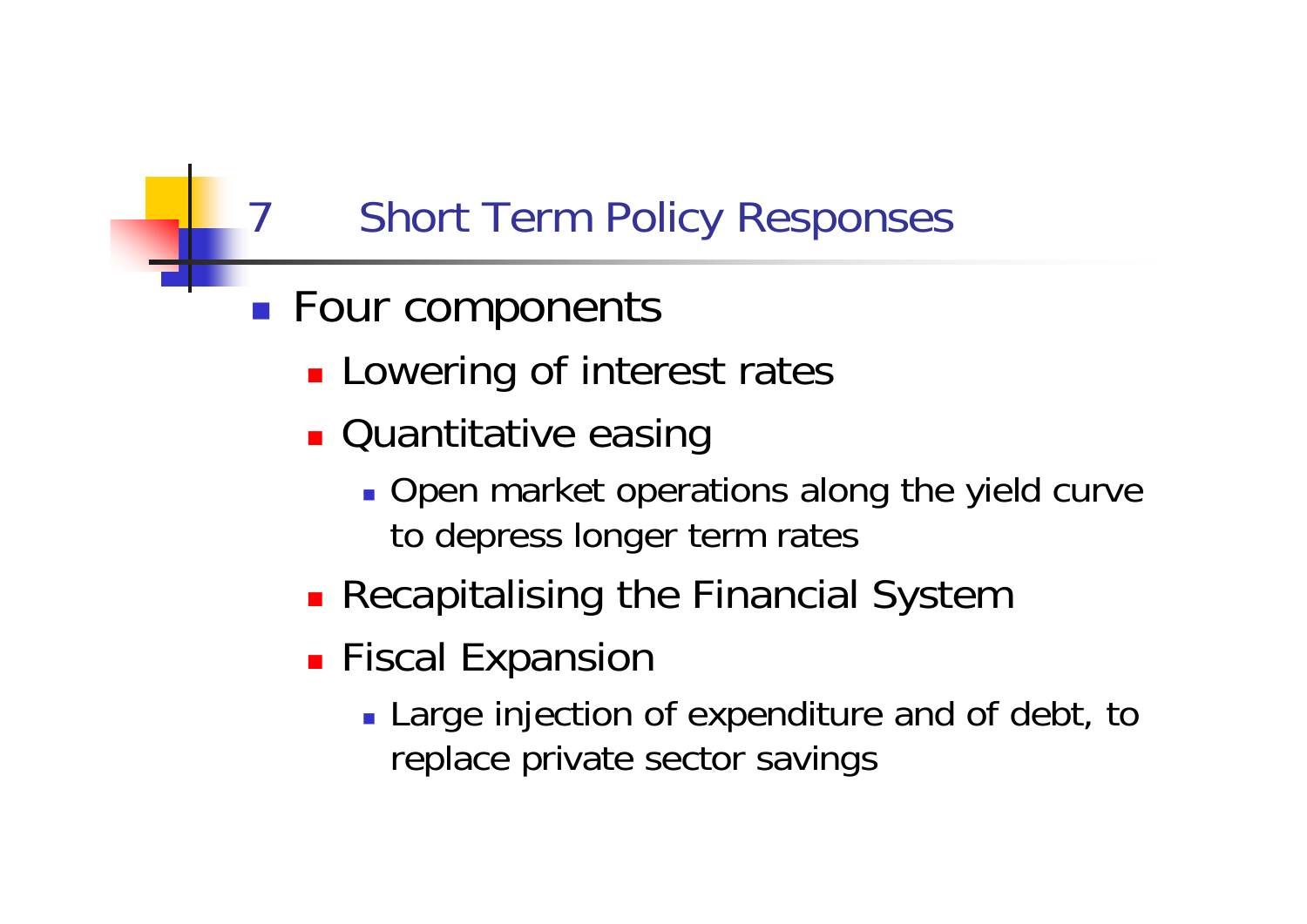### 8 Resolving Financial Imbalances in the Longer Term

- T. Requires
	- Г disproportionate expansion of demand in surplus countries
	- **devaluation of real exchange rates in deficit countries**
- **Risks**
- (i) Risk of excessive reliance on domestic demand in deficit countries, setting off process again
	- **Serious risk about the US**
	- UK has devalued significantly need sterling to stay down
	- **Australia in an interestingly different position**
- (ii) Risk of insufficient recovery of domestic demand in the surplus countries
	- **China appears to be moving in right direction** 
		- **Will be hard to reduce savings**
		- Focus on Investment may create instability
	- **A** risk that these countries will resist currency appreciation
		- **Dynamics of appreciation difficult**
		- Movement of other currencies in East Asia will become easier as and when China moves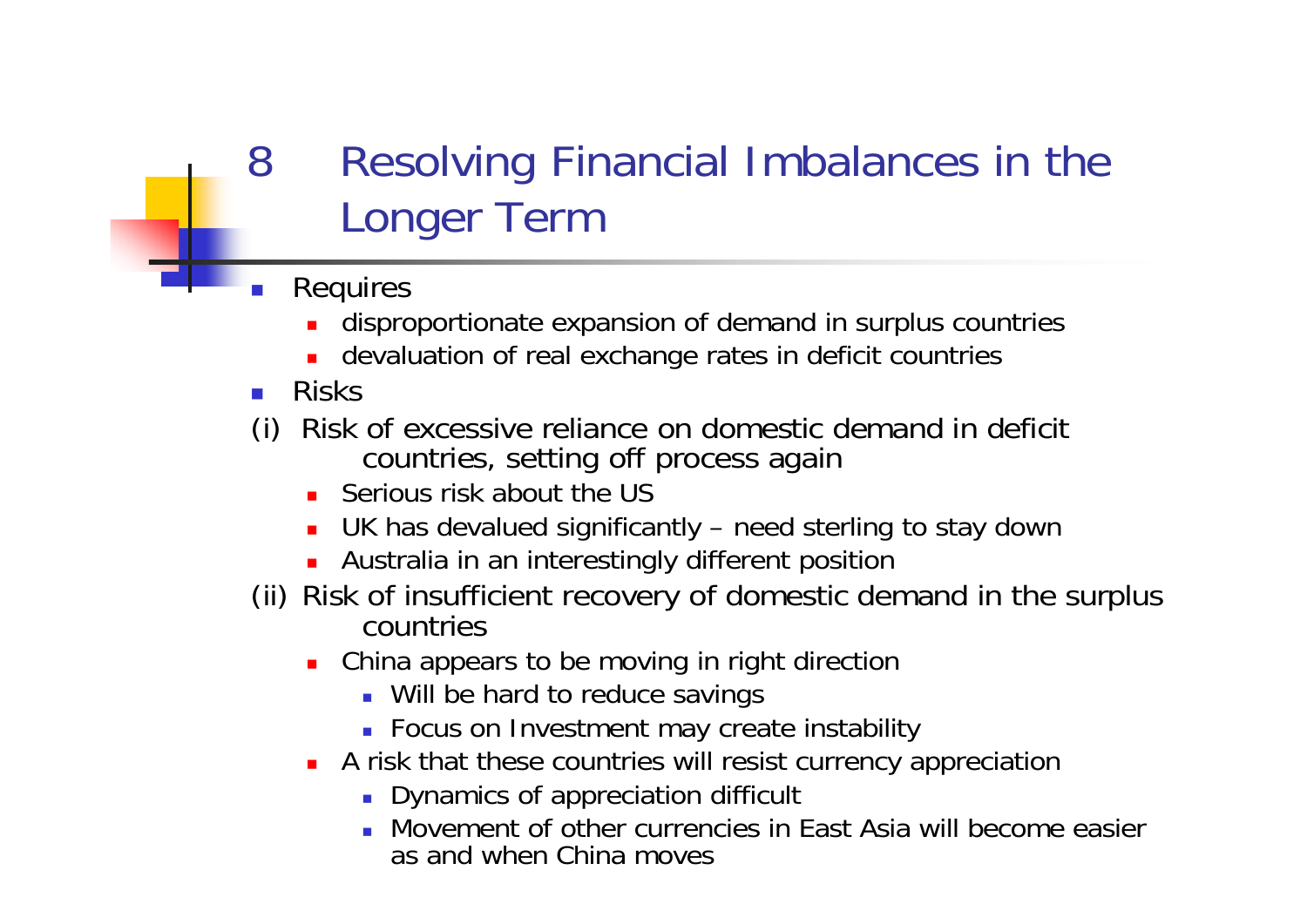#### (iii) Pressure on Europe if there is not a resolution between the US and East Asia

- **Internal Imbalances in Europe make this harder**
- $\mathcal{L}_{\mathcal{A}}$  Adjustment may be impeded by fiscal imbalances and the difficulties in resolving these fiscal imbalances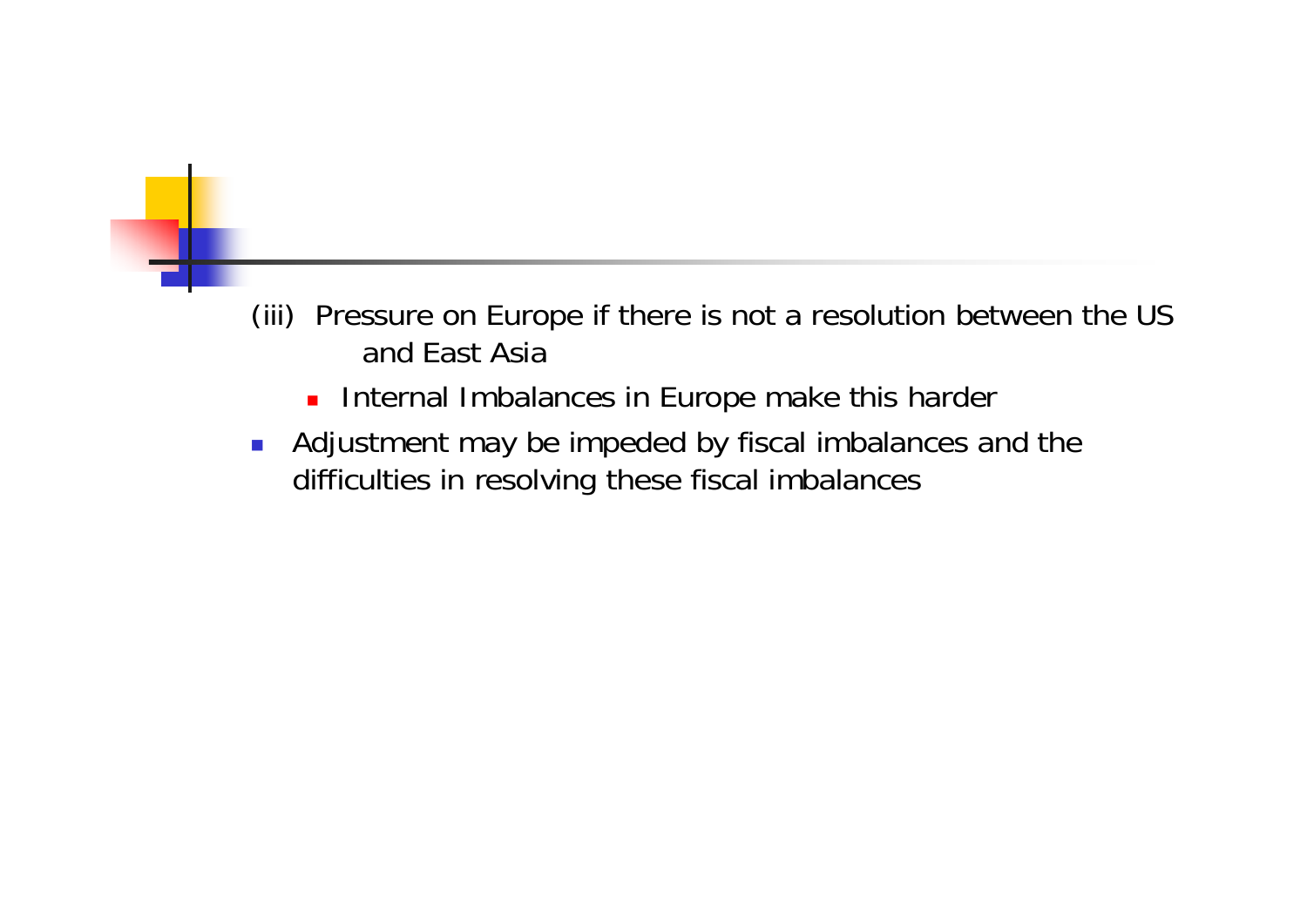### Resolving Fiscal Imbalances in the Longer Term

- **Nith the recovery, fiscal positions will be strained.**
- **As the recovery comes,** 
	- **EXTENDED investment and consumption will rise**
	- **EXECONSUMPTION WIll increase**
	- fiscal deficit risks becoming excessive –
- **Numally** What will be required is ability to raise taxes
	- **note this difficult short/long transition** 
		- **Increase in debt required in short term, but**
		- Control over debt needed in longer term
- **Time inconsistency need credible promise of tax** increases
- $\mathbb{R}^n$  Long term interest rates may rise
	- **Fear that taxes will not be raised**
	- **Fear that debt will be inflated away**
	- **Problem worsens if fear of public sector default.**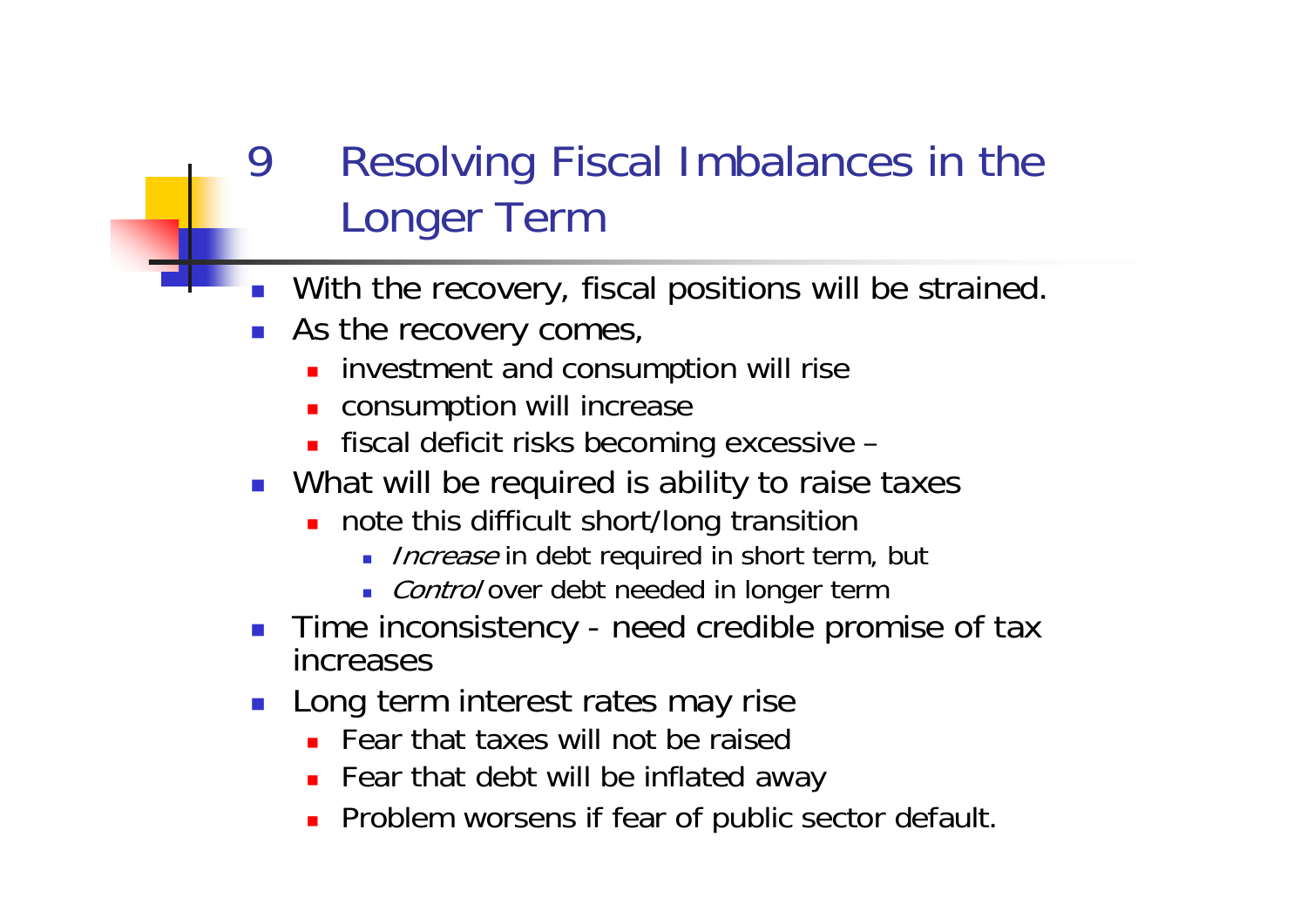#### T. Fiscal time profiles must assist resolution of global imbalances.

- Г The fiscal discipline necessary in the deficit countries - in particular in the US and the UK - must be far greater than the fiscal discipline in the surplus countries.
- П Fiscal position
	- **EXT** can remain disproportionately loose in surplus countries
	- **Fiscal pressures must not be resisted in deficit countries.**
- П This could easily go wrong. Possibility of US interest rates rising
	- **E** either to control inflation,
	- **i** if debt is inflated away
- П Risk of capital being pulled into US government bond market in
	- **This could then cause the dollar to rise, and currencies of other** deficit countries could rise for similar reasons.
	- **EXECTE Andangering the correction of global imbalances**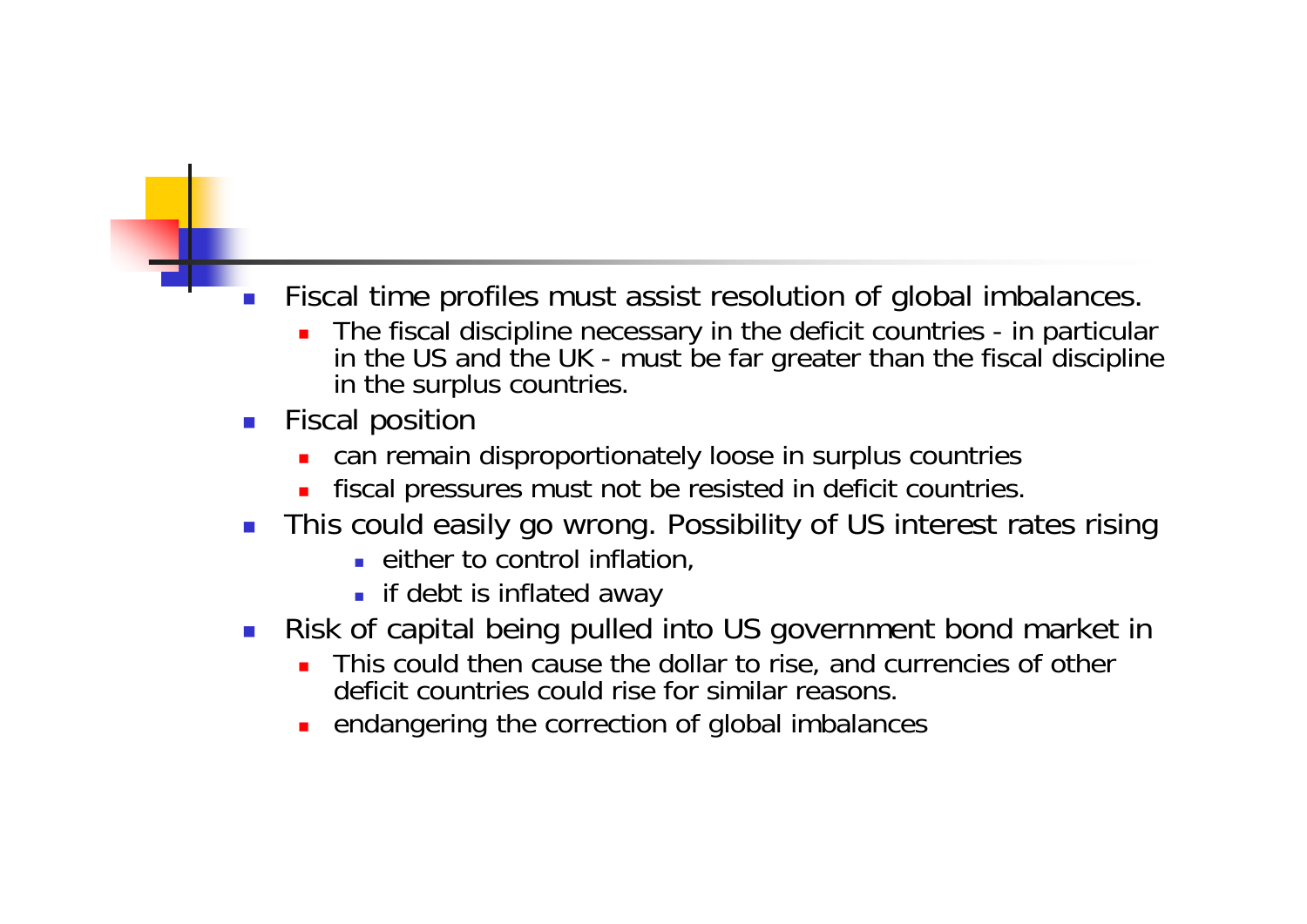### 10 Global Policy Surveillance by the IMF

- F A new alternative to the current non-system is needed
- P. Frameworks need to be broader than the inflationtargeting regime in which policies
	- **do not produce financial boom and bust,**
	- **do not produce external imbalances and inappropriate exchange** rates,
	- **do not produce inappropriate fiscal outcomes.**
- **There needs to be a move towards some external** enforcement of rules relating to these frameworks.